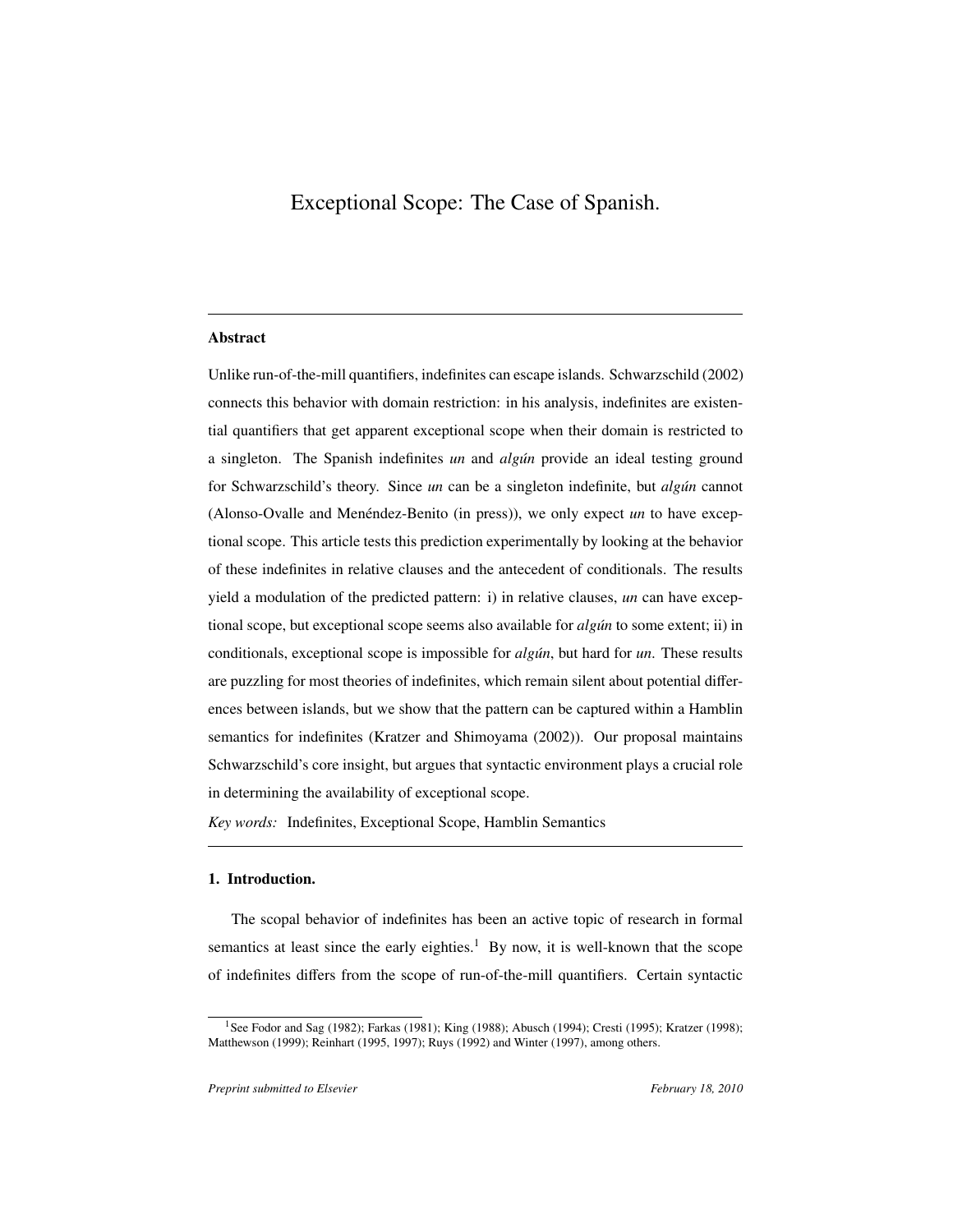environments, known as "syntactic islands", limit the scope of quantifiers. Relative clauses and the antecedent of conditionals are among them: as illustrated below, the sentence in (1a) cannot be paraphrased as in (1b), where the quantifier phrase *each of the six candidates* scopes out of the relative clause, and (2a) cannot be read as in (2b), where *each of the six candidates* scopes out of the conditional.

(1) a. John read the paper that each of the six candidates had submitted.

(Schwarzschild (2002))

- b.  $\neq$  For each of the six candidates: John read the paper that she submitted.
- (2) a. If each of the six candidates submits a paper, then John will recuse himself. (Schwarzschild (2002))
	- b.  $\neq$  For each of the six candidates: if she submits a paper, then John will recuse himself.

The situation is different for indefinites like English *a* or *some*. <sup>2</sup> The classic examples in (3) show that *a* indefinites can be interpreted with "exceptional" scope, as if they had scoped out of an island: (3a) can convey that there is a particular poem by Pindar such that every student who recited it got a prize, and (3b) that the death of a particular friend of the speaker would have made her a millionaire.

- (3) a. John gave an A to every student who recited a difficult poem by Pindar. (Farkas, 1981)
	- b. If a friend of mine had died in the fire, I would have inherited a fortune.

(Fodor and Sag (1982))

Not all indefinites display the same scope patterns, though. Focusing just on English, we see that *a certain* resists narrow scope readings (Kratzer (1998); Hintikka (1986); Farkas (2002); Ionin (2008); Ionin, forthcoming), *at least n* indefinites resist exceptional wide scope (Liu (1997); Beghelli (1993); Kratzer (1998); Szabolcsi

<sup>2</sup>See Fodor and Sag (1982); Farkas (1981); King (1988); Abusch (1994); Cresti (1995); Kratzer (1998); Matthewson (1999); Reinhart (1995, 1997); Ruys (1992) and Winter (1997), among others.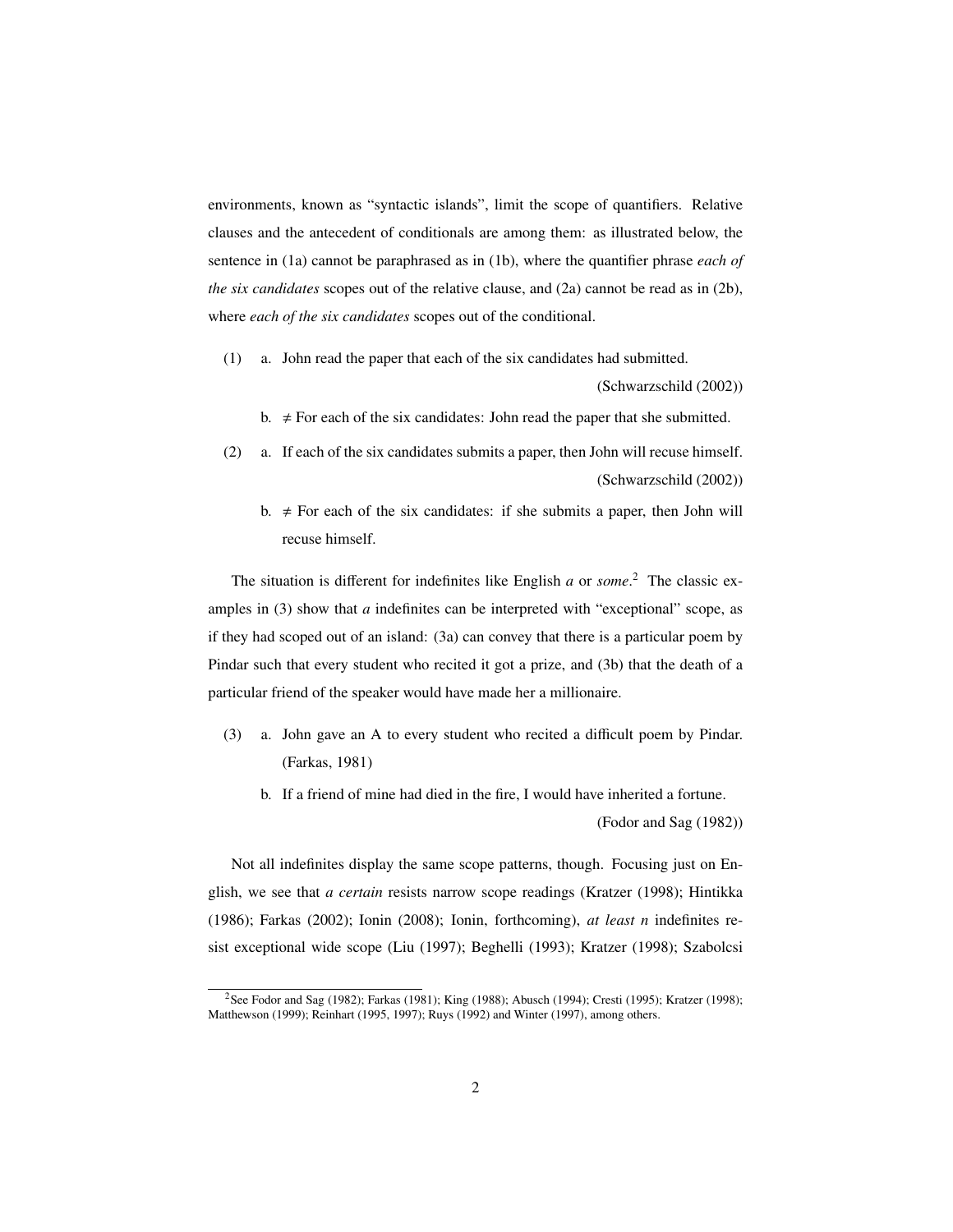(1995)), and bare plurals can only have the narrowest possible scope. Recent crosslinguistic work shows that indefinites in other languages also differ with respect to their scope possibilities.<sup>3</sup> One of the challenges for the research on indefinite scope is then to understand what properties of indefinites correlate with the ability to have exceptional scope.

The investigation of the scope properties of indefinites has often relied on generalizations drawn on the basis of the researcher's own intuitions. Unfortunately, judgments in this area have proved to be extremely hard, as the history of the research on this topic illustrates (Fodor and Sag's seminal paper (Fodor and Sag (1982)), for instance, explicitly denied the existence of intermediate scope readings, only to be followed by a number of studies showing that these readings were in fact possible (see, among others, Farkas (1981) and King (1988).) Quite recently, however, some experimental work on indefinite scope has seen the light: Frazier and Bader (2007) discuss four experiments on the availability of reconstructed scope for three German indefinites (*ein*, *irgendein* and the existential generalized quantifier *mindestens ein*), Martí (2007) investigates the scope possibilities of the Spanish plural indefinite *algunos*, and Ionin (2008) and Ionin (forthcoming) the scopal properties of *a vs. a certain* indefinites.<sup>4</sup> The results of these studies highlight the need to carry out more experimental work to find out whether there are general reliable scopal patterns. The present work continues this line of research by investigating experimentally the scopal behavior of the Spanish indefinites *un* and *algún*, and discussing the theoretical implications of the results.

The starting point for this investigation is the proposal put forward in Schwarzschild (2002). On Schwarzschild's account, indefinites are existential quantifiers and get 'exceptional scope readings' when their domain is restricted to a singleton set. Spanish *un* and *algún* provide an ideal testing ground for Schwarzschild's theory. As shown in Alonso-Ovalle and Menéndez-Benito (2008b; in press), un can be a singleton indefinite, but *algún* cannot. Thus, on Schwarzschild's account, we expect exceptional scope to be possible for *un* but completely impossible for *algún* in all types of islands

<sup>3</sup>See, for instance, Matthewson (1999) on Lilloet Salish, Farkas Farkas (2000) on Romanian, Yanovich (2005) on Russian, Lin (2004) and Kim (2004) on Mandarin Chinese, and Martí (2007) on Spanish.

<sup>4</sup>See Frazier and Bader (2007) for an overview of previous psycholinguistic studies on quantifier scope.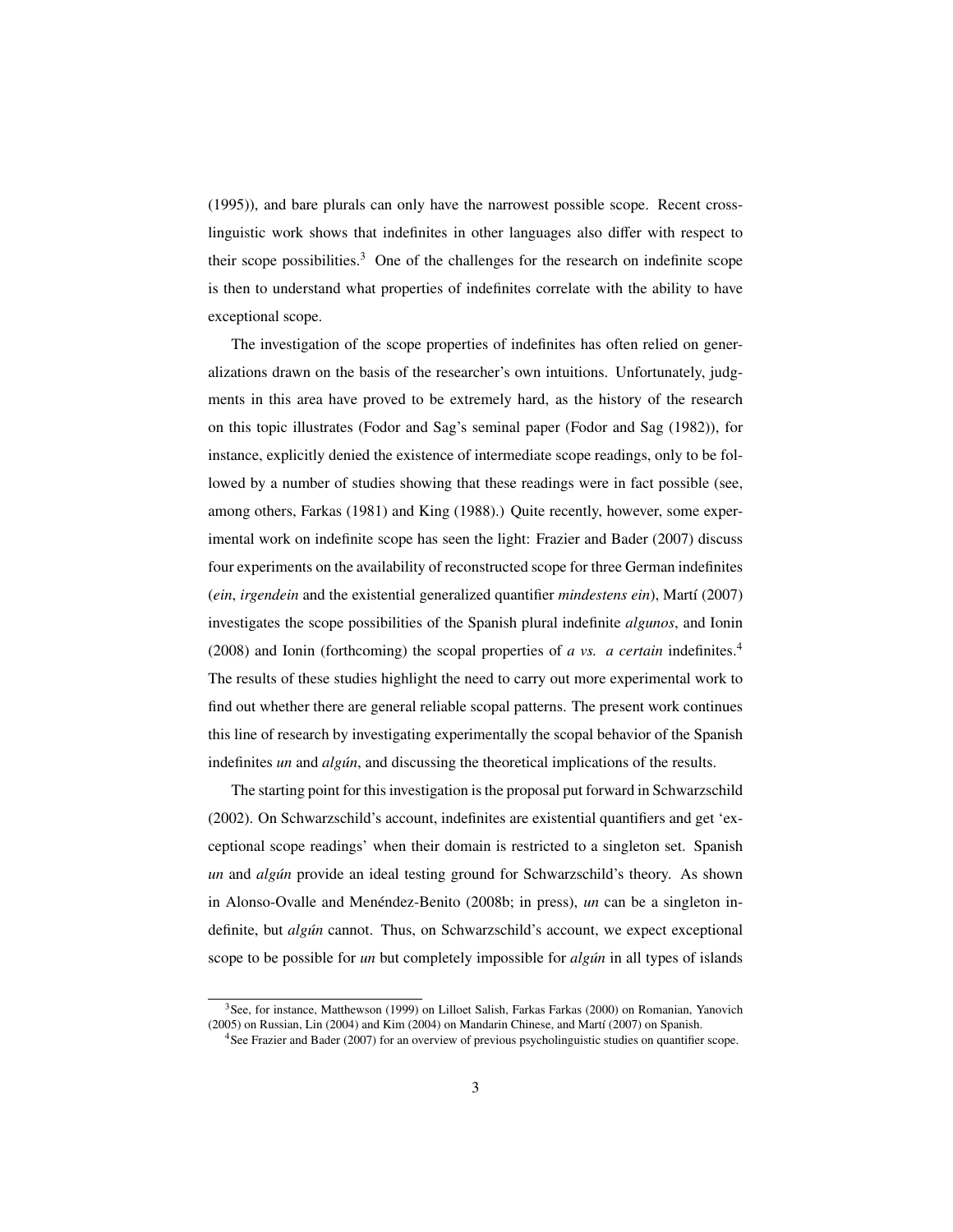(sections  $2.1-2.3$ ).<sup>5</sup> We have tested this prediction experimentally by looking at the availability of exceptional scope readings for *un* and *algún* in two types of islands: relative clauses and the antecedent of conditionals (section 3). The experimental results yield a modulation of the predicted pattern: i) in relative clauses, exceptional scope is available for *un* (as expected), but it also available for *algún* to some extent; ii) in conditionals, exceptional scope is impossible for *alg´un* (as expected), but it also hard for *un* (contrary to expectations.) These results are puzzling for most theories of indefinites in the market, which remain silent about potential differences between islands.<sup>6</sup> In section 3, we aim to capture this challenging pattern within the Hamblin semantics for indefinites put forward in Kratzer and Shimoyama (2002). Our proposal maintains Schwarzschild's core insight that domain restriction and exceptional scope are closely connected, but argues that the syntactic environment of the indefinite also plays a crucial role in determining the availability of exceptional scope.

#### 2. Domain restriction and exceptional scope: *un vs. algun´* .

In this section, we will set up the stage for the experiments presented in section 2.3. We will first summarize Schwarzschild (2002)'s theory (section 2.1.) and then discuss the behavior of *un* and *algún* in connection to that theory (section 2.2.)

#### *2.1. Singleton indefinites.*

Schwarzschild (2002) claims that the null hypothesis that indefinites are existential quantifiers can explain the 'exceptional' scopal behavior of indefinites. On this view, indefinites are like any other quantifiers in that i) their scope is limited by islands, and ii) their domain can be restricted. When the domain of an indefinite is maximally restricted to a singleton, its scope is neutralized and we get the illusion of exceptional scope. To see how this works, consider the following example:

(4) Everyone at the party voted to watch a movie that Phil said was his favorite.

(Schwarzschild (2002))

<sup>5</sup> In this connection, see Zamparelli (2007), who claims that Italian *qualche*, a domain widener, cannot escape out of islands.

 ${}^{6}$ See, among others, Reinhart (1995); Kratzer (1998); Winter (1997) and Matthewson (1999).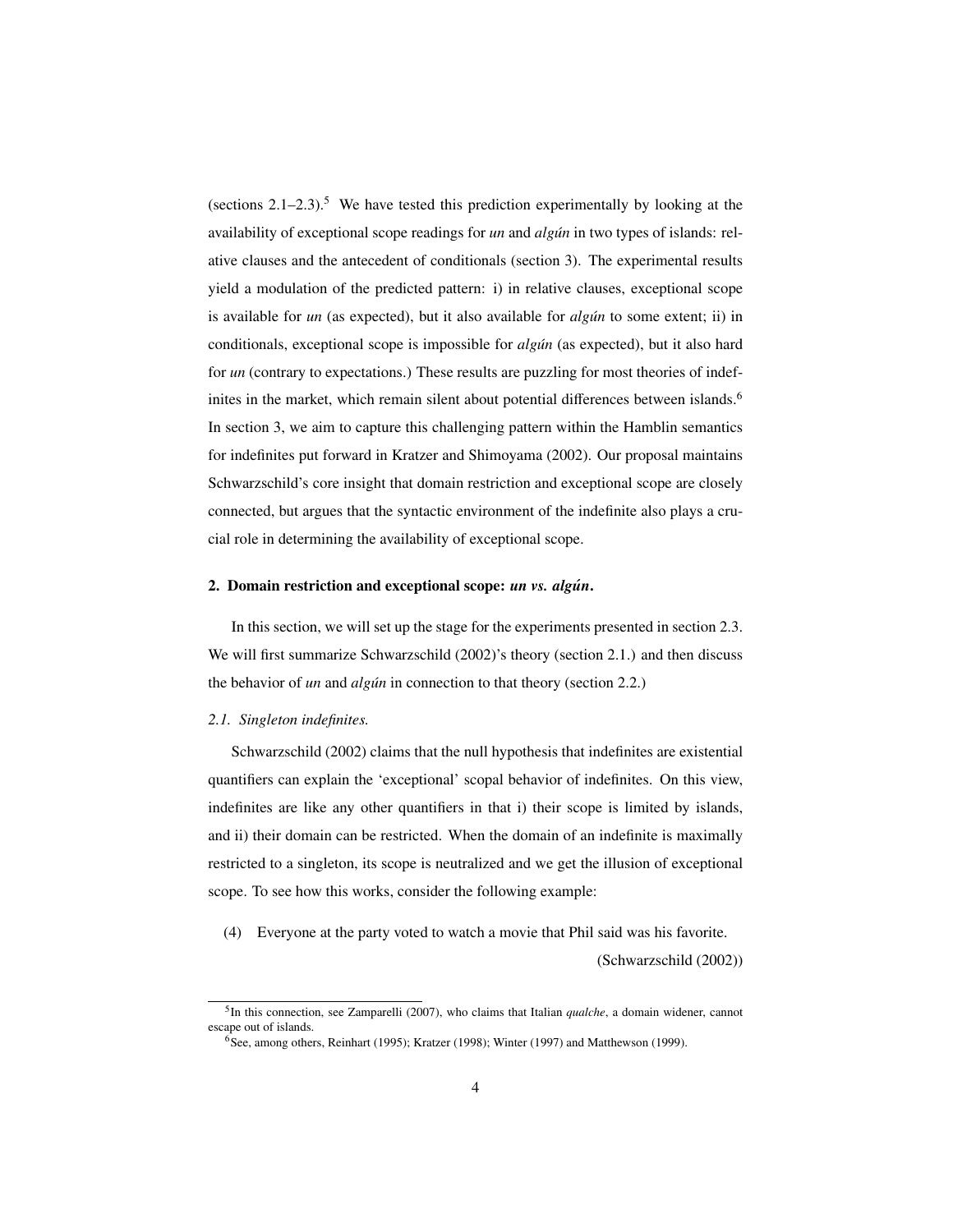Assuming that *a movie that Phil said was his favorite* is an existential quantifier, and that it remains *in-situ*, the sentence in (4) will be true if and only if for every individual  $x$  that was at the party, there is a movie that Phil said was his favorite and that *x* voted to watch. Suppose that Phil said that "Casablanca" was his favorite movie. Then, the domain of the indefinite in (4) will be the singleton below:

#### (5) {"Casablanca"}

Given this,  $(4)$  will be true if and only if for every individual x that was at the party there is a movie in the set in  $(5)$  which *x* voted to watch. In other words,  $(4)$  will be true if and only if there is a particular movie that everyone in the party voted to watch. Restricting the domain of the indefinite to a singleton results in scope neutralization.

Of course there are examples where an indefinite has exceptional scope but its domain is not overtly restricted to a singleton. Consider, for instance, the sentence in (6):

(6) Everyone at the party voted to watch a movie that Phil liked.

#### (Schwarzschild (2002))

If Phil likes more than one movie, the set of movies that Phil likes is not a singleton. However, exceptional scope seems available for this example, which can be interpreted as talking about a particular movie. How come? On Schwarzschild's view, the answer to this question has to do with a property of natural language quantifiers which is by no means specific to indefinites: It is well-known that the domain of quantifiers can be contextually restricted. When uttering, for instance, the sentence in (7a), we do not mean to talk about everybody in the whole world, but rather about all the individuals with a contextually relevant property (say, all individuals that were at my birthday party yesterday.) In what follows, we will use subset selection functions (functions that select a subset from a set) to model contextual domain restrictions.  $\frac{7}{1}$  We will as-

<sup>7</sup>An anonymous reviewer wonders whether we find this type of function in other domains. As von Fintel (2000) points out, subset selection functions are well-established in the semantics of adjectival modification (they correspond to subsective adjectives.) Subset selection functions of type  $\langle \langle s, t \rangle, \langle s, t \rangle \rangle$  have been also invoked in the analysis of non-monotonic conditionals (see Lewis (1973)). For discussion of properties of these functions, see von Fintel (2000). The analysis of indeterminate phrases presented in Kratzer (2003) and Kratzer (2005) also makes use of subset selection functions.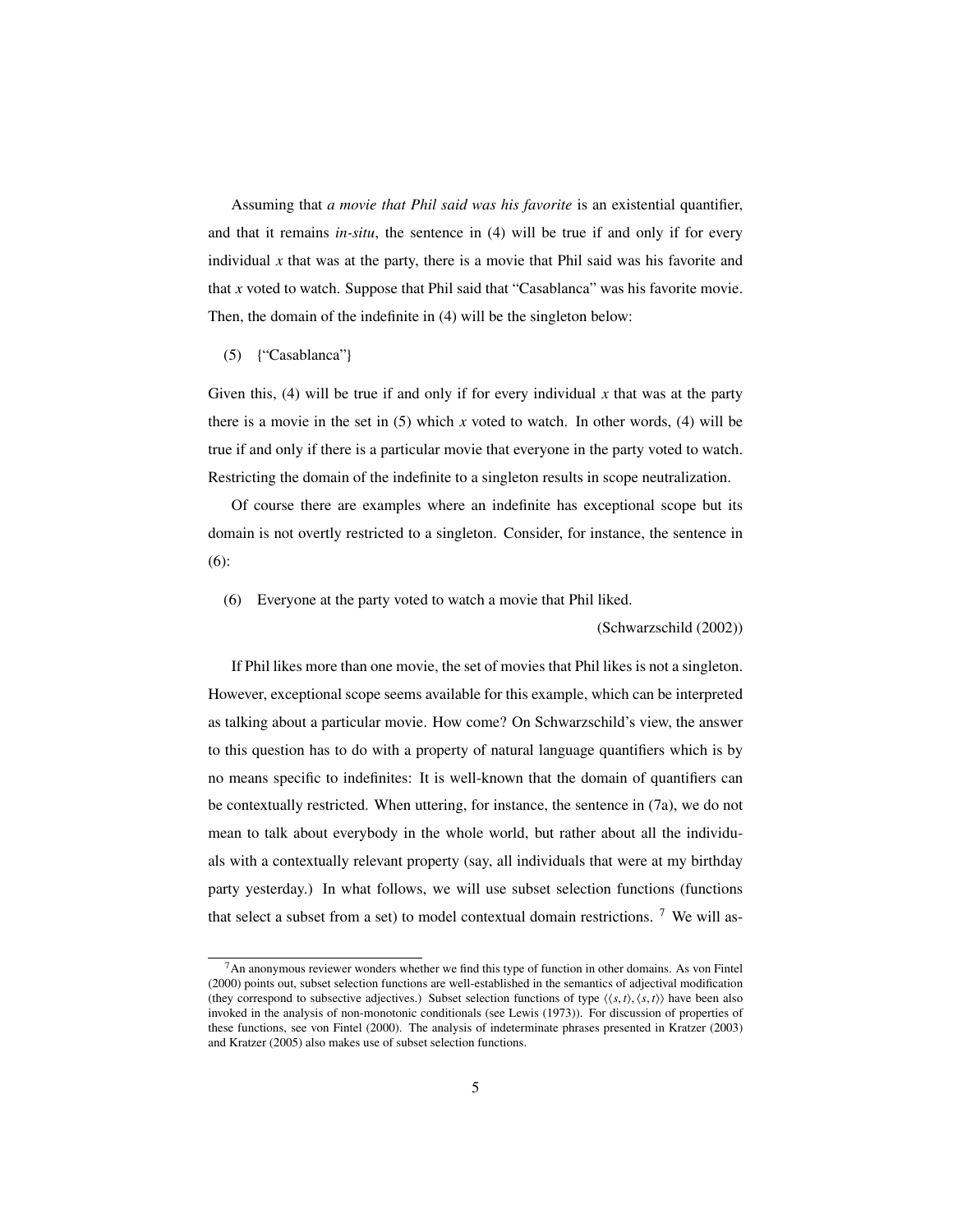sume that quantificational determiners introduce free variables ranging over functions of type  $\langle \langle e, t \rangle, \langle e, t \rangle$ . Then, the interpretation of the universal quantifier in (7a) can be represented as in (7b). In the context given, *f* might be a function that maps a set of individuals A to the subset of A consisting of individuals that came to the party.

- (7) a. Everyone had a great time.
	- b.  $\lambda f \cdot \lambda P \cdot \forall x [f_{\langle et,et \rangle}(\text{person})(x) \rightarrow P(x)]$

Indefinite noun phrases, like other quantifiers, are amenable to contextual restrictions. The truth-conditions of the sentence in (6), for instance, will be represented as in (8). That is, the sentence in  $(6)$  will be true if and only if for every x that belongs to the subset of people at the party picked out by the subset selection function *f* (introduced by the universal quantifier), there is a movie *y* that Phil liked in the subset of movies selected by the subset selection function  $f'$  (introduced by the indefinite.)

(8) ∀*x*[*f*<sub>(*et,et*)</sub>(**at-the-party**)(*x*) → ∃*y*[*f*<sub>(*et,et*)</sub>(**movie**)(*y*) & liked(Phil, *y*) & voted(*x*, *y*)]]

Assume now that  $f'$  is the function that maps the set of movies that Phil liked to the singleton in (5). The indefinite in (6) will then be a singleton indefinite. The sentence in (6) will be true in that particular context if and only if there is a particular movie (namely, "Casablanca") that everyone at the party voted to watch. As before, the scope of the indefinite is neutralized.<sup>8</sup>

# 2.2. *Un vs. algún.*

The Spanish indefinites *un* and *algún* contrast with respect to whether they can range over singleton domains (Alonso-Ovalle and Menéndez-Benito, 2008b, in press). Consider, for instance, the sentence in (9) below:

(9) Juan compró { un /  $\sharp$  algún } libro que resultó Juan bought { UN / ALGÚN } book that happened to be the most expensive in ser el más caro de la librería. the bookstore

<sup>8</sup>Schwarzschild's theory also covers cases of exceptional scope where the indefinite is interpreted with respect to a higher quantifier, with which it covaries ('intermediate readings'). In what follows, we will leave those readings aside.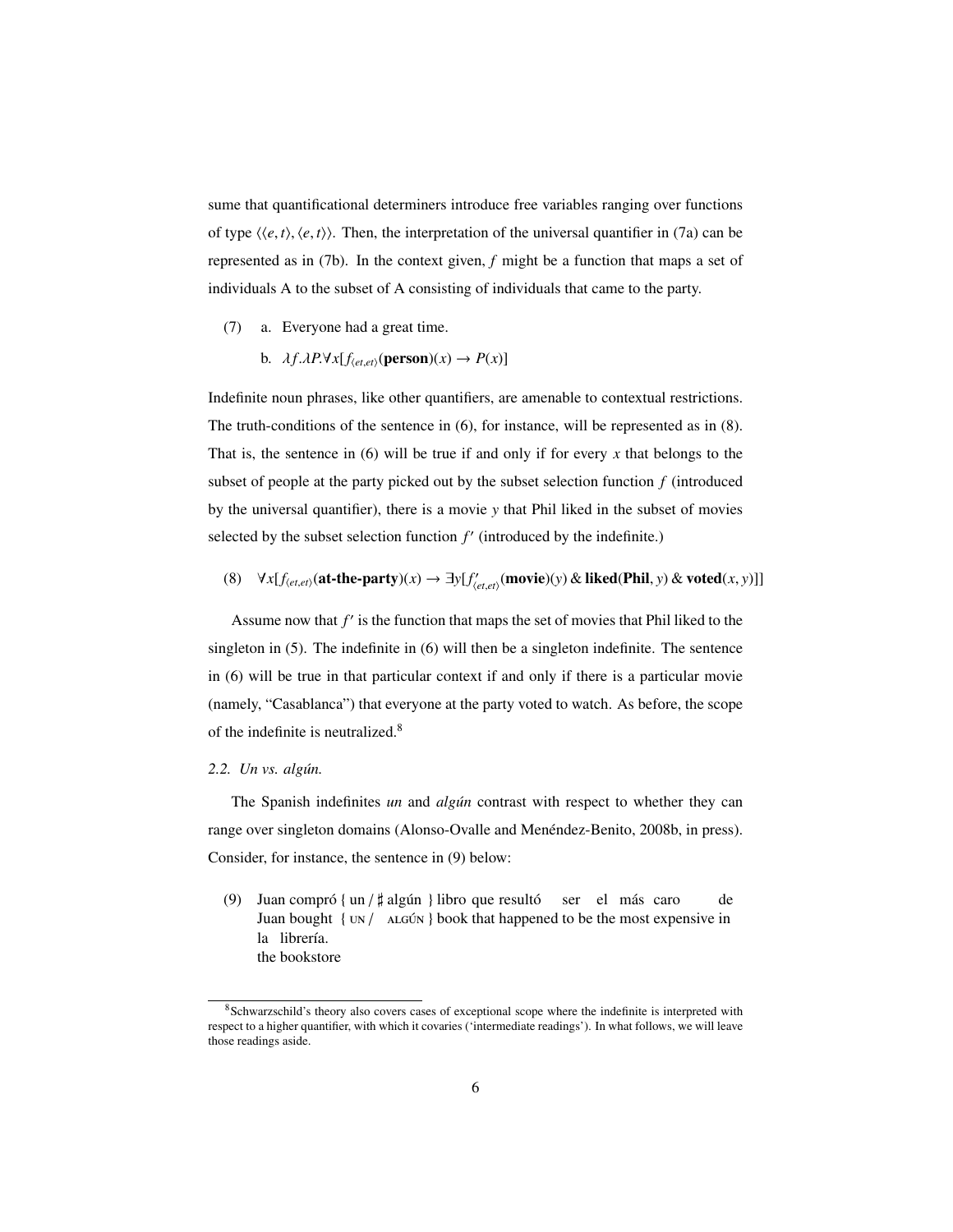'Juan bought a book that happened to be the most expensive one in the bookstore.'

Since there can only be one book that turned out to be the most expensive one in the bookstore, the extension of the noun phrase that the indefinite combines with is a singleton. The version of the sentence in (9) with *un* is perfectly acceptable, showing that the domain of *un* can be reduced to a singleton set. The version with *algún*, however, is deviant. Unlike *un*, *algún* does not tolerate singleton domains.

The sentence in (10) below makes the same point. Since there can only be one candidate that is the most incompetent among the ones that applied, the indefinite in  $(10)$  ranges over a singleton domain.<sup>9</sup> As expected, the version of the sentence in  $(10)$ with *un* is perfectly appropriate, but the version with *algún* is deviant.<sup>10</sup>

(10) Pedro contrató a { un /  $\sharp$  algún } candidato que era el más incompetente de<br>Pedro bired a { un / at gún } candidate that was the most incompetent of Pedro hired a { UN / ALGÚN } candidate that was the most incompetent of los the ones that se applied que se presentaron. 'Pedro hired a candidate that was be the most incompetent of the ones that applied.'

Note also that while in these examples the domain of *un* is a singleton, *un* cannot combine with nouns whose extension is known to be a singleton, as illustrated below (Heim, 1991; Percus, 2006). The contrast between between the sentences below is explored in Schwarz et al. (forthcoming).

- $(1)$  (i)  $\sharp$  Subí I climbed to a mountain most tall in Massachusetts a una montaña más alta de Massachusetts. 'I climbed a tallest mountain in Massachusetts.'
	- (ii) Subí I climbed to a mountain that is the most tall in Massachusetts a una montaña que es la más alta de Massachusetts. 'I climbed a mountain that is the tallest of Massachusetts.'

<sup>10</sup>Thanks to Chris Potts for pointing out this type of example to us.

<sup>&</sup>lt;sup>9</sup>Note that that the relative clauses in these examples are restrictive. First, there is no intonational break, unlike the case of non-restrictive clauses. Second, unlike non-restrictive relative clauses, the relative clauses in these examples do not have to be speaker-oriented (Potts, 2003), as shown by the example below:

<sup>(</sup>i) Juan piensa que María habló con una chica que sale Juan believes that María spoke with una girl that goes out with Samuel (but the girl in question con Samuel (pero la chica en cuestión sale goes out with Marcos con Marcos.)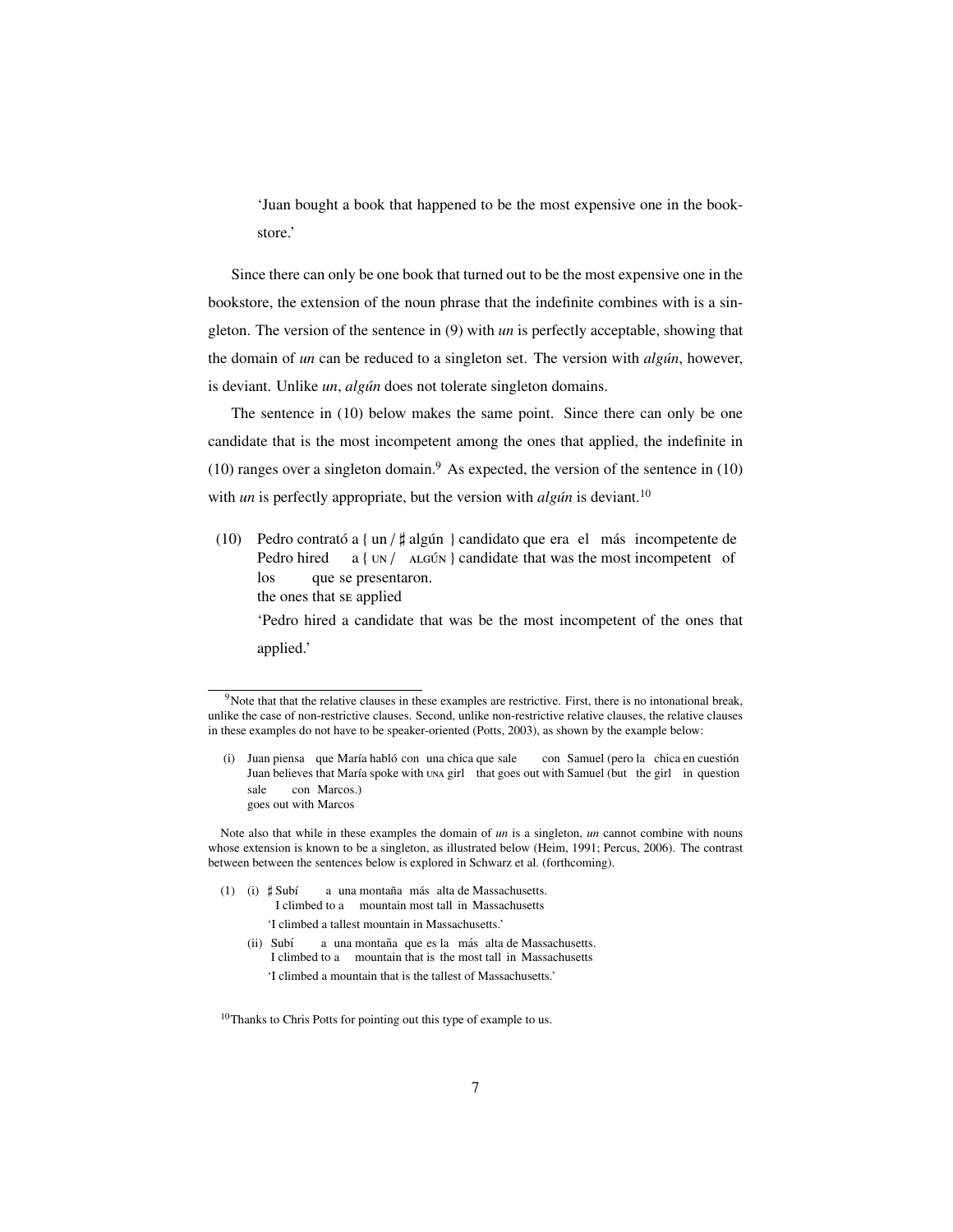In section 2.1, we used subset selection functions to capture the contextual domain restrictions of quantifiers. Once we assume that quantificational determiners take subset selection functions as arguments, we can impose constraints on the possible values of those functions to capture the requirements that the determiners impose on their domain of quantification. In our case, following Alonso-Ovalle and Menéndez-Benito (in press), we will assume that *alg´un* requires the function that it introduces to pick out a set containing more than one element, as illustrated below: $<sup>11</sup>$ </sup>

- (11) a.  $[\text{alg}\sin] = \lambda f_{\langle et,et\rangle}\lambda P_{\langle e,t\rangle}\lambda Q_{\langle e,t\rangle}$ : **antisingleton**(*f*). $\exists x[f(P)(x) \& Q(x)]$ 
	- b. Where for any *f* of type  $\langle \langle e, t \rangle, \langle e, t \rangle \rangle$  and any *P* of type  $\langle e, t \rangle$ , *f* is an anti-singleton subset selection function (**anti-singleton** $(f)$ ) iff  $f(P)$ is *not* a singleton.

In contrast, we will assume that *un* does not impose any requirement on the subset selection function that it introduces:

(12) 
$$
\llbracket \text{un} \rrbracket = \lambda f_{\langle et, et \rangle} \lambda P_{\langle e, t \rangle} \lambda Q_{\langle e, t \rangle} \exists x [f(P)(x) \& Q(x)]
$$

Since *un* is compatible with singleton domains but *algún* is not, Schwarzschild's account predicts that only *un* will be able to get exceptional scope. In the next section we present an off-line study designed to test this prediction in two types of islands: relative clauses and the antecedent of conditionals.

# 2.3. Testing the Prediction: Un *vs.* algun *in relative clauses and conditionals. 2.3.1. Participants.*

Twenty-four undergraduate students at the Universidad de Castilla La Mancha (Spain) participated in the experiment. All of them were native speakers of Iberian Spanish and

<sup>&</sup>lt;sup>11</sup>The definition of an antisingleton subset selection function is based upon the definition of a singleton subset selection function presented in von Fintel (1999). Of course, other domain constraints may be possible. As an anonymous reviewer points out, certain indefinites have been argued to widen the domain (Kadmon and Landman (1993); Kratzer (2003); Chierchia (2006).) Domain widening would correspond to the requirement that *f* be interpreted as an identity function. For the sake of concreteness, we are assuming that the antisingleton constraint is a presupposition on the value of the subset selection function. We follow here the standard interpretation of pronominal φ-features in the formal semantics literature, which assumes that they contribute a presupposition about the possible referent of pronouns (Cooper (1983); Dowty and Jacobson (1989); Sauerland (2003); Heim and Kratzer (1998).) The function in (11a) is partial. Following the notation in Heim and Kratzer (1998), the expression right before the colon indicates the definedness condition.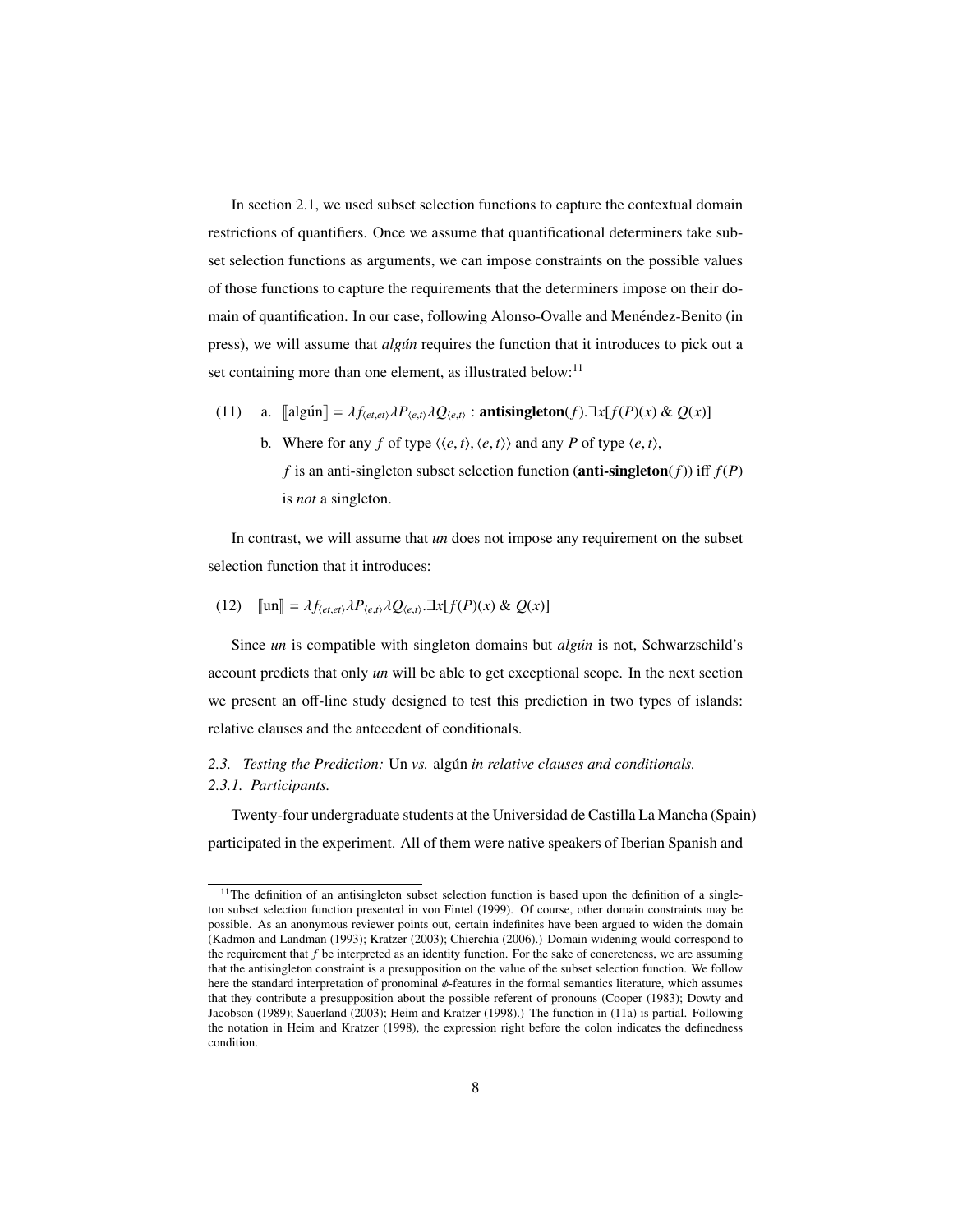monolingual. They received no incentive for participating in the experiment.

#### *2.3.2. Materials and procedure.*

The experiment was an off-line questionnaire in which target sentences were preceded by a paragraph describing a scenario. Subjects were asked whether the target sentences were appropriate descriptions of the preceding scenarios. The questionnaire comprised two subexperiments, with twelve experimental items each.<sup>12</sup> Subexperiment 1A looked at the availability of exceptional scope for *un* and *algún* in relative clauses, and subexperiment 1B in the antecedent of conditionals.

*Subexperiment 1A: relative clauses.* The twelve experimental sentences of subexperiment 1A were of the form in (13). The subject was a proper name or a definite description. The universal quantifier *todos los NP* appeared in object position. The NP inside the quantifier phrase contained a RC which in turn contained an indefinite phrase.

(13)  $\left[ \iint_{IP} \left[ \int_{DP} \text{subject} \right] \left[ \iint_{VP} \text{verb} \left[ \int_{OP} \text{tools} \left[ \int_{PP} \text{Ns} \left[ \iint_{CP} \ldots \left\{ \text{align} \cdot \text{uniform} \right\} \right] \right] \right] \right] \right]$ 

Each experimental item came in two versions. In the first version (condition 1) the relative clause contained *algún*, and in the second version (condition 2), *un*. Half of the items with *alg´un* featured the partitive version *alguno de los*, and half of the items with *un*, its partitive version *uno de los*.<sup>13</sup> Furthermore, all the indefinite noun phrases contained a possesive pronoun whose antecedent was the subject of the sentence.<sup>14</sup> A sample item is provided below:

(14) a. Condition 1: El profesor López ha enviado al The professor López has sent to-the contest of concurso de redacción todos los trabajos que le writing all the papers that to-him gave entregó algún estudiante suyo. ALGÚN student of-his

<sup>&</sup>lt;sup>12</sup>A full list of items is available from the authors' webpages: http://wwwuser.gwdg.de/ $\sim$ pmenend/ and http://www.alonso-ovalle.net.

<sup>&</sup>lt;sup>13</sup>The partitive versions were included to see if partitivity had an effect on the availability of exceptional scope — Frazier and Bader (2007) found that partitivity has an effect on the possibility of interpreting the otherwise non-specific German indefinite *irgendein* as specific. However, partitive was not found to be relevant, and will be ignored in the remainder of the paper.

<sup>&</sup>lt;sup>14</sup>This was done to give the wide scope reading all the chances possible, since bound variable pronouns may favor exceptional scope, see Kratzer (1998).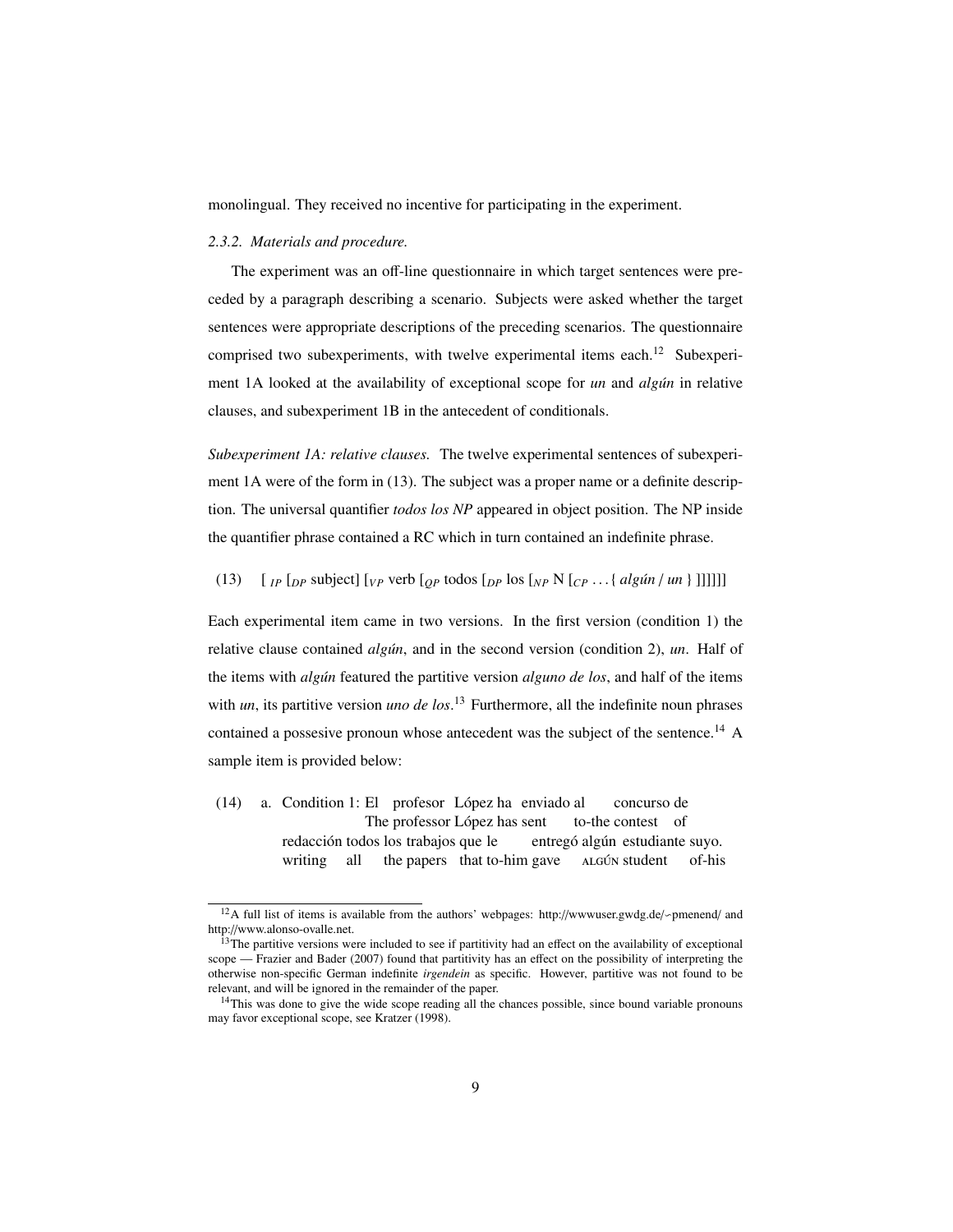b. Condition 2: El profesor López ha enviado al The professor López has sent to-the contest of concurso de redacción todos los trabajos que le writing all the papers that to-him gave entregó un estudiante suyo. un student of-his 'Professor López has sent to the writing contest all papers that a student of his gave him.'

All experimental items were preceded by a paragraph — the same for the two conditions of any given item — describing the context in which the sentences had to be judged by the subjects. The scenario corresponding to the item in (14) is provided below:

 $(15)$  El profesor López ha enviado al concurso de redacción todos los trabajos que le entregó su alumno favorito, y no ha enviado ninguno de los trabajos que le entregaron sus otros alumnos.

'Professor López has sent to the writing context all the papers that his favorite student gave him, and he has not sent any of the other papers that the rest of his students gave him.'

All the scenarios made the corresponding target sentence true on the wide scope reading of the indefinite (exceptional scope), and false on the narrow scope reading. Consider for instance the sentences in (14) above. On the wide scope reading of the indefinite, the sentences in (14) are true if and only if there is at least one student of López all whose papers López sent to the contest. They are therefore true in the scenario in (15), since López sent to the contest all papers by his favorite student. On the narrow scope reading of the indefinite, the sentences in (14) are true if and only if López sent to the contest all papers that his students had given him. The scenario in  $(15)$  does not meet this condition, since López only sent to the contest the papers of one of his students. Under this reading, the sentences in (14a) are false.

Between the scenario and the target sentence, subjects were presented with a question asking whether the sentence was an appropriate description of the preceding context. Subjects were asked to answer by circling either 'yes' or 'no'.

(16)  $\chi$  Crees que la oración siguiente es una descripción apropiada de esta situación?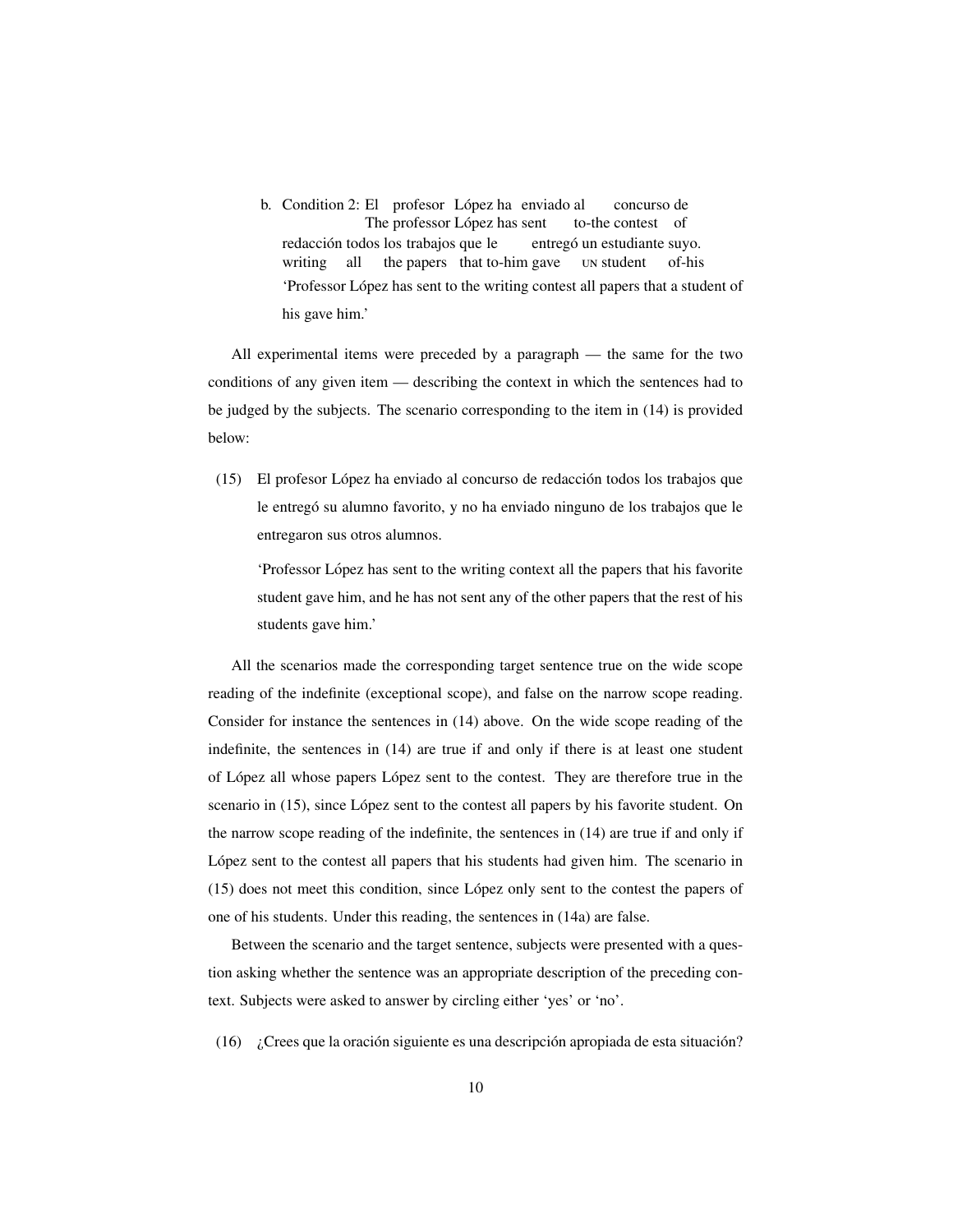$Si/No.$ 

'Do you think the following sentence is an appropriate description of this situation? Yes / No.'

*Subexperiment 1B: conditionals.* Subexperiment 1B tested twelve conditional sentences that had an indefinite in their antecedent. In the first version (condition 1) the antecedent of the conditional contained *algún*, and in the second version (condition 2), *un*. Again, half of the items with *alg´un* featured the partitive version *alguno de los*, and half of the items with *un*, its partitive version *uno de los*, and all indefinite noun phrases contained a possesive pronoun anaphoric to the subject of the sentence. A sample item is provided below:

- (17) a. Condition 1: Si Pedro envía algún artículo suyo, conseguirá la beca. If Pedro sends ALGÚN paper of-his, will get the grant.
	- b. Condition 2: Si Pedro envía un artículo suyo, conseguirá la beca. If Pedro sends un paper of-his, will get the grant. 'If Pedro sends a paper of his, he will get the grant.'

As before, the experimental items were preceded by a context describing a situation that made the target sentence true under the wide scope reading of the indefinite, and false under its narrow scope reading. A sample context corresponding to the item above follows:

(18) El Ministerio de Educacion concede una beca a todos los investigadores que ´ hayan publicado un artículo en una revista extranjera. Para solicitar la beca, es necesario enviar el artículo al comité de selección. Pedro tiene varios artículos publicados, pero sólo uno de ellos está publicado en una revista extranjera.

'The Education Ministry awards a grant to all researchers who have published an article in a journal abroad. To apply for the grant, it is required to send the article to the selection committee. Pedro has published several articles, but only one of them is published in an international journal.'

Under its narrow scope interpretation, the sentences in (17) are true only in case that Pedro will get the grant if he sends any of his papers. Under its wide scope inter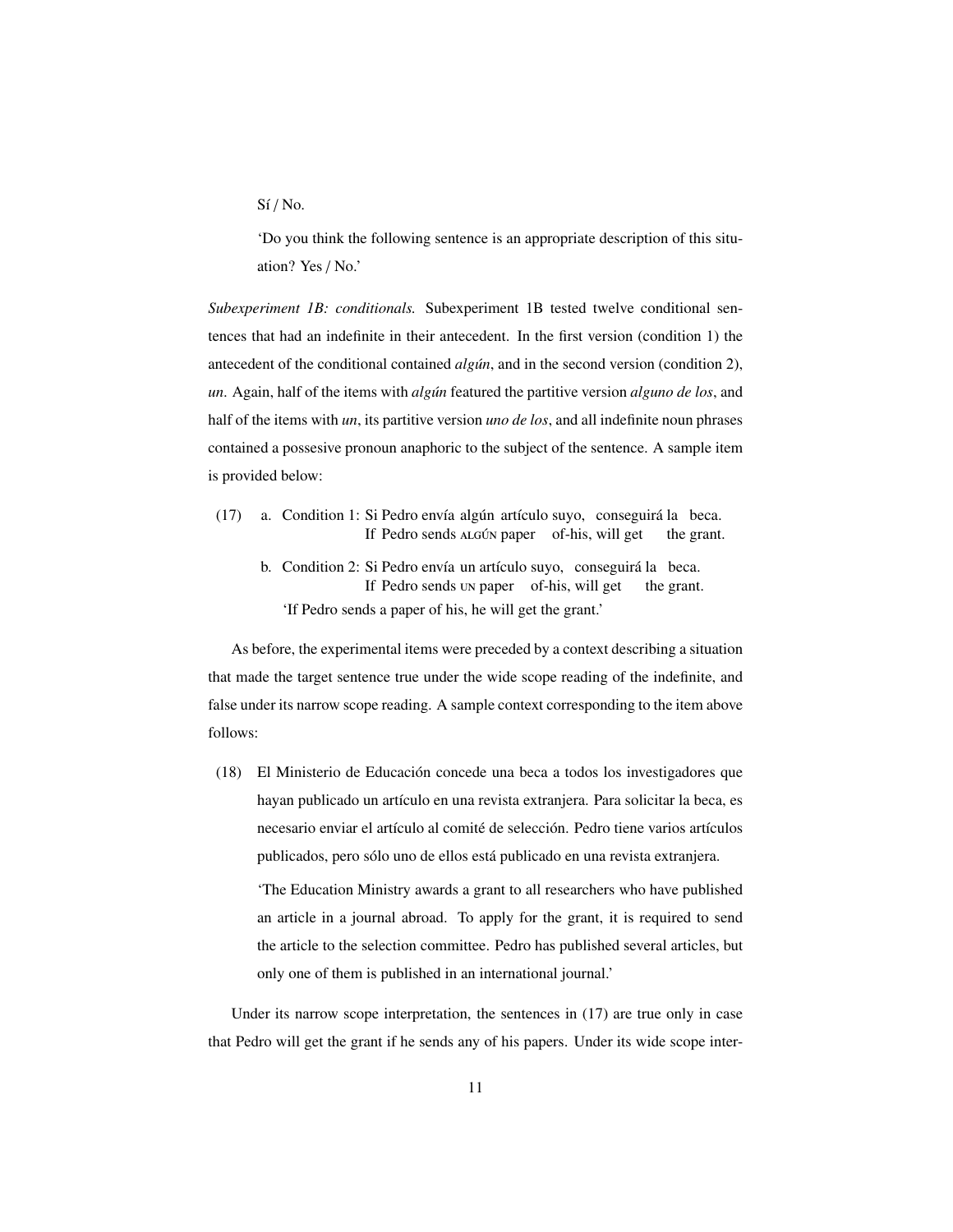pretation, the sentence is true if and only if Pedro gets the grant if he sends at least one of his papers. Since only one of Pedro's papers qualifies for the grant, the sentences in (17) are true in the scenario in (18) only under their wide scope reading, and false under their narrow scope reading.

As before, subjects were presented with a question asking whether the target sentence was an appropriate description of the preceding context.

The experimental materials were fully counterbalanced: For each experiment, two lists were constructed so that each subject saw each experimental item in only one condition. The twenty-four experimental items were interspersed with a set of twentyfour fillers.

The experimental materials were preceded by a set of instructions, in which subjects were asked to read the contexts carefully and to follow their first intuition when answering questions. As practice, before completing the questionnaire, the subjects were asked whether the sentence in (19) was appropriate in a context forcing a sloppy reading (in which Pedro told his own mom about the discussion) and in a context forcing a strict reading (in which Pedro told María's mom about the discussion.)

(19) María habló de la discusión con su madre, y Pedro también. María talked be the discussion with her Mom, and Pedro too. 'María talked about the discussion with her Mom, and Pedro too.'

#### *2.3.3. Results.*

Table 1 shows the average percentage of 'yes' responses in each condition of subexperiment 1A (*algún* and *un* in relative clauses.) A t-test was conducted to check whether the differences in means between the experimental conditions can be attributed to the experimental manipulation at a statistically significant level. The results confirm that the difference between the two conditions was significant by subjects ( $t(23)$ ) = 6.245,  $p < .001$ ) and items ( $t(11) = 9.993$ ,  $p < .001$ )

| Condition                | $\vert$ C1: algún $\vert$ C2: un |    |  |
|--------------------------|----------------------------------|----|--|
| $%$ of 'yes' answers $ $ | 35                               | 86 |  |

Table 1: *Algún* vs. *un* in relative clauses.

Table 2 shows the average percentage of 'yes' responses in each condition of subex-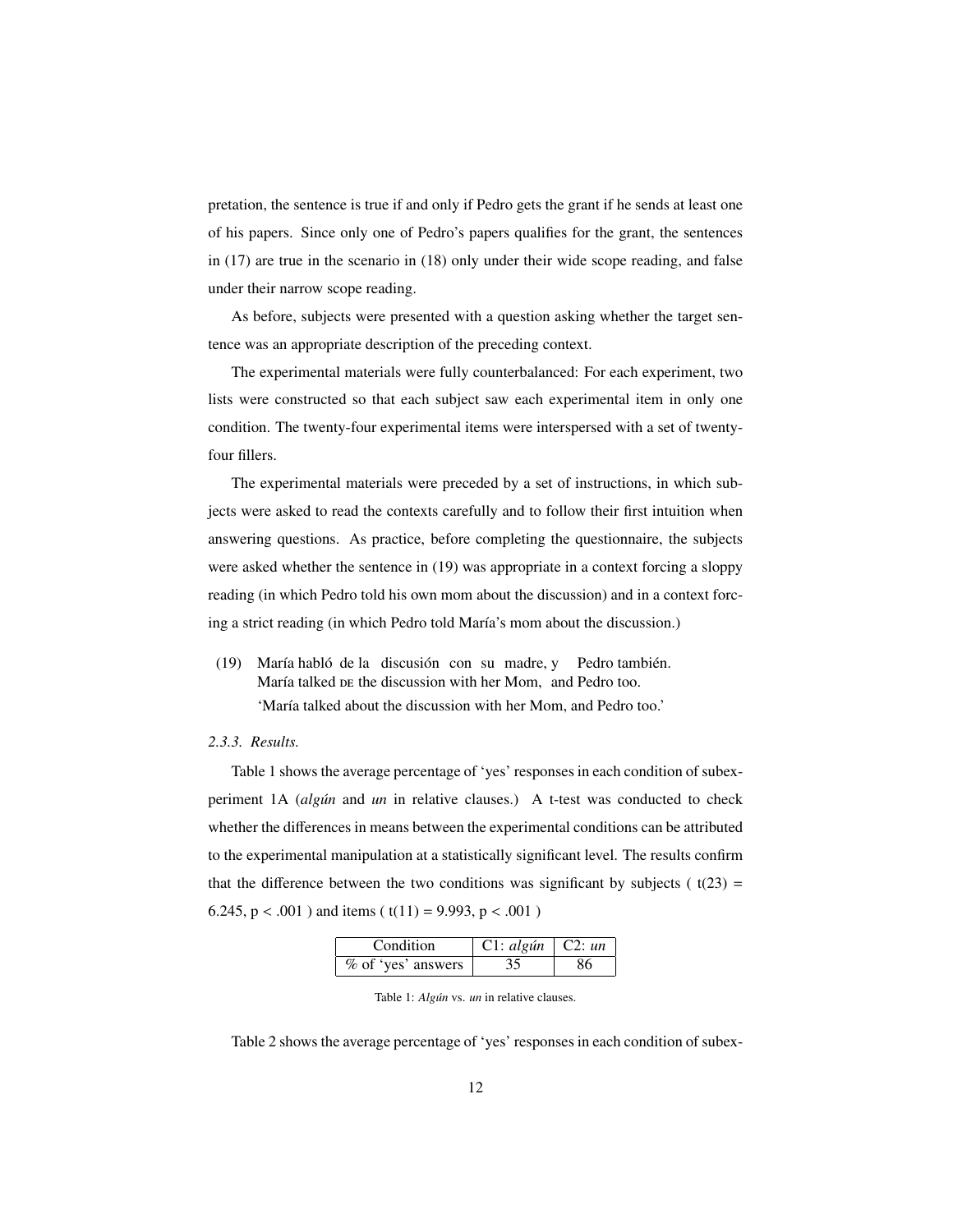periment 1B (*algún* and *un* in conditionals.) The difference between conditions was also significant by subjects ( $t(23) = 4.460$ ,  $p < .001$ ) and items ( $t(11) = 4.615$ ,  $p <$  $.001$ <sup>15</sup>

| Condition                | C1: algún   C2: un |  |
|--------------------------|--------------------|--|
| $%$ of 'yes' answers $ $ | 0.1                |  |

Table 2: *Algún* vs. *un* in conditionals.

# *2.3.4. Discussion.*

When interpreting the results, we will take a positive answer to the question of whether the sentence was an appropriate description of a given context to indicate that the sentence was true in the context. Since our contexts block the narrow scope reading, a positive answer tells us that the wide scope reading (i.e., the exceptional scope reading) is available for the sentence in question.

Recall what the predictions of the initial hypothesis are: according to Schwarzschild, indefinites can only get exceptional scope when their domain is a singleton. In section 2.2, we have argued that *un* can be a singleton indefinite but *alg´un* cannot. Thus, we would expect exceptional scope readings to be available for *un* but not for *alg´un* in both relative clauses and conditionals. That means that in both subexperiments we should get a significant difference between *un* and *algún*, with a very low percentage of 'yes' responses for *alg´un* and a high percentage of 'yes' responses for *un*. Table 3 summarizes these predictions.

|       | <b>Relative Clauses</b> | Conditionals |  |
|-------|-------------------------|--------------|--|
| иn    | yes                     | yes          |  |
| algún | no                      | no           |  |

| Table 3: Predictions of the proposal in Schwarzschild (2002). |  |  |
|---------------------------------------------------------------|--|--|
|---------------------------------------------------------------|--|--|

Our experiment, however, yields a somewhat different pattern. While expectional

<sup>&</sup>lt;sup>15</sup>An analysis of variance (ANOVA) test looking at both experiments together revealed a significant main effect of *un* vs. *algún* (F1(1,23) = 59.213, p < .001,  $\zeta$  F2(1,22) = 102.859, p < .001), a significant main effect of syntactic environments (conditionals vs. relative clauses)  $(F1(1,23) = 49.286, p < .001, F2(1,22)$  $= 101.669$ , p < .001) and a significant interaction (F1(1,23) = 6.273, p < .05, F2(1,22) = 11.017, p < .01) Of course, the by-items analysis is of limited use here, since the items where not minimal variants of one another.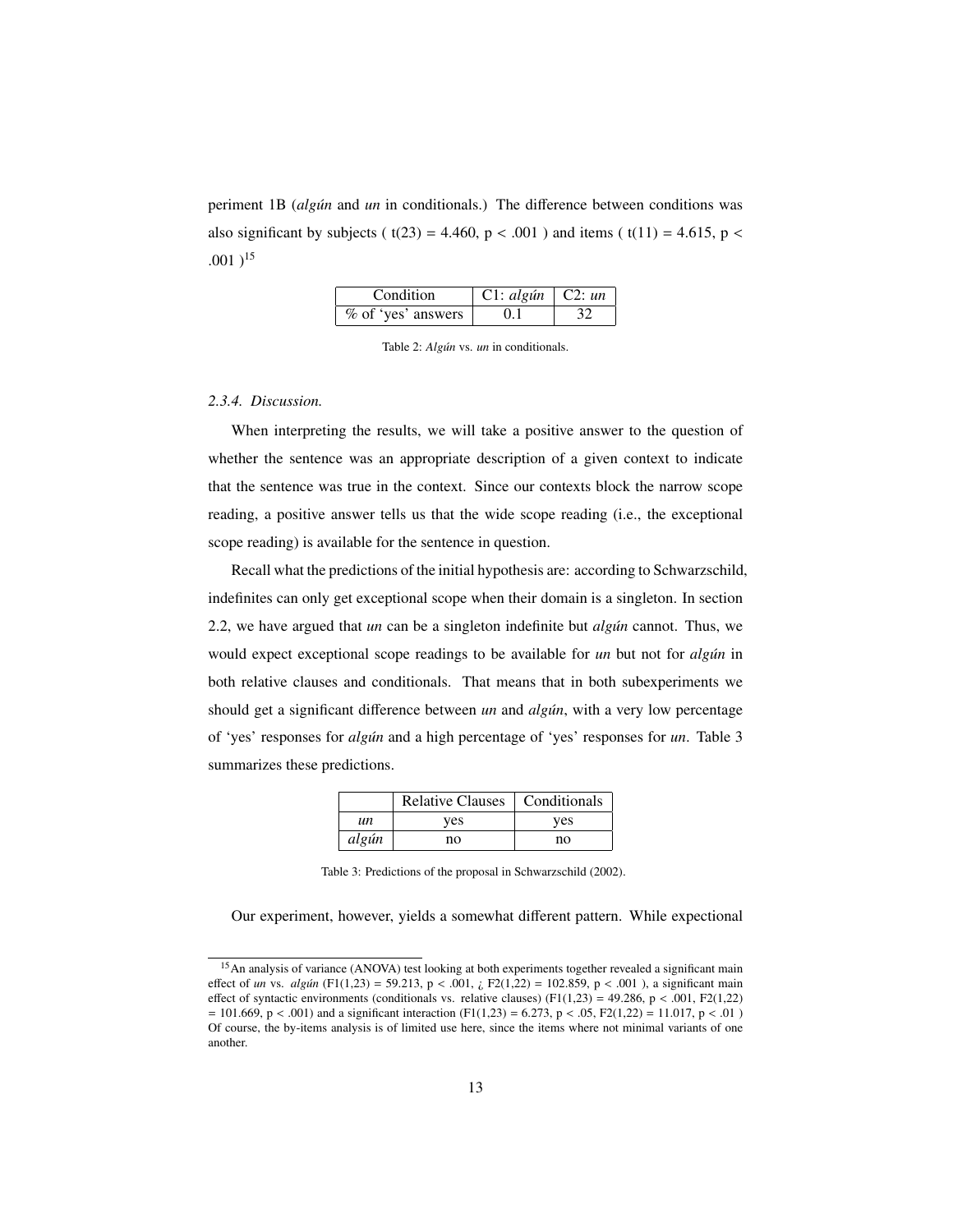scope is significantly more available for *un* than for *algún* in both subexperiments, the pattern departs from Schwarzschild's predictions in two respects. First, while exceptional scope is significantly more available for *un* than for *algún* in both subexperiments, *algún* still gets a 35% of 'yes' responses in the relative clause experiment (vs. 0% of 'yes' responses in conditionals.) This suggests that, in relative clauses, exceptional scope readings are available for this indefinite to some extent (assuming that they are not would amount to disregarding a third of our data as experimental 'slop'.) Second, there is a big *numerical* difference between conditionals and relative clauses: the percentage of 'yes' responses is much lower in relative clauses than in conditionals for both types of indefinites, suggesting that exceptional scope seems hard for *un* in relative clauses. Table 4 summarizes these findings.<sup>16</sup>

|       | Relative Clauses   Conditionals |      |
|-------|---------------------------------|------|
| un    | yes                             | hard |
| algún | yes                             | no   |

Table 4: Experiment 1 results.

The difference between relative clauses and conditionals shown in Table 4 is surprising, both for our initial hypothesis, and for most well-known theories of exceptional scope<sup>17</sup>, which are designed to capture the behavior of indefinites that exhibit the same scopal properties across islands. In the next section, we will put forward an account of this puzzling contrast that makes crucial use of the Hamblin semantics for indefinites presented in Kratzer and Shimoyama (2002).

## 3. A Hamblin style analysis for *un* and *algun´* .

In the Kratzer and Shimoyama (2002) analysis, indefinites introduce sets of alternatives that expand until they meet a suitable operator. In what follows, we will present an

<sup>&</sup>lt;sup>16</sup>Interestingly, Martí (2007) argues that the scope of *algunos*, the plural version of *algún*, is constrained by a wide range of syntactic islands. The data that she presents suggests that wide scope readings are harder for *algunos* in conditionals. This might reflect the same type of difference that we find for *algun*. Similarly, Ionin (forthcoming) presents the results of an experiment that tests the availability of narrow, intermediate, and widest possible scope for *a certain* and *a* indefinites in relative clauses and conditionals and reports that there numerically more acceptances of widest-scope readings of *a*-indefinites out of relative clauses than out of conditionals, although the difference was not replicated in the case of intermediate scope readings.

<sup>&</sup>lt;sup>17</sup>See, among others, Reinhart (1995); Kratzer (1998); Winter (1997) and Matthewson (1999).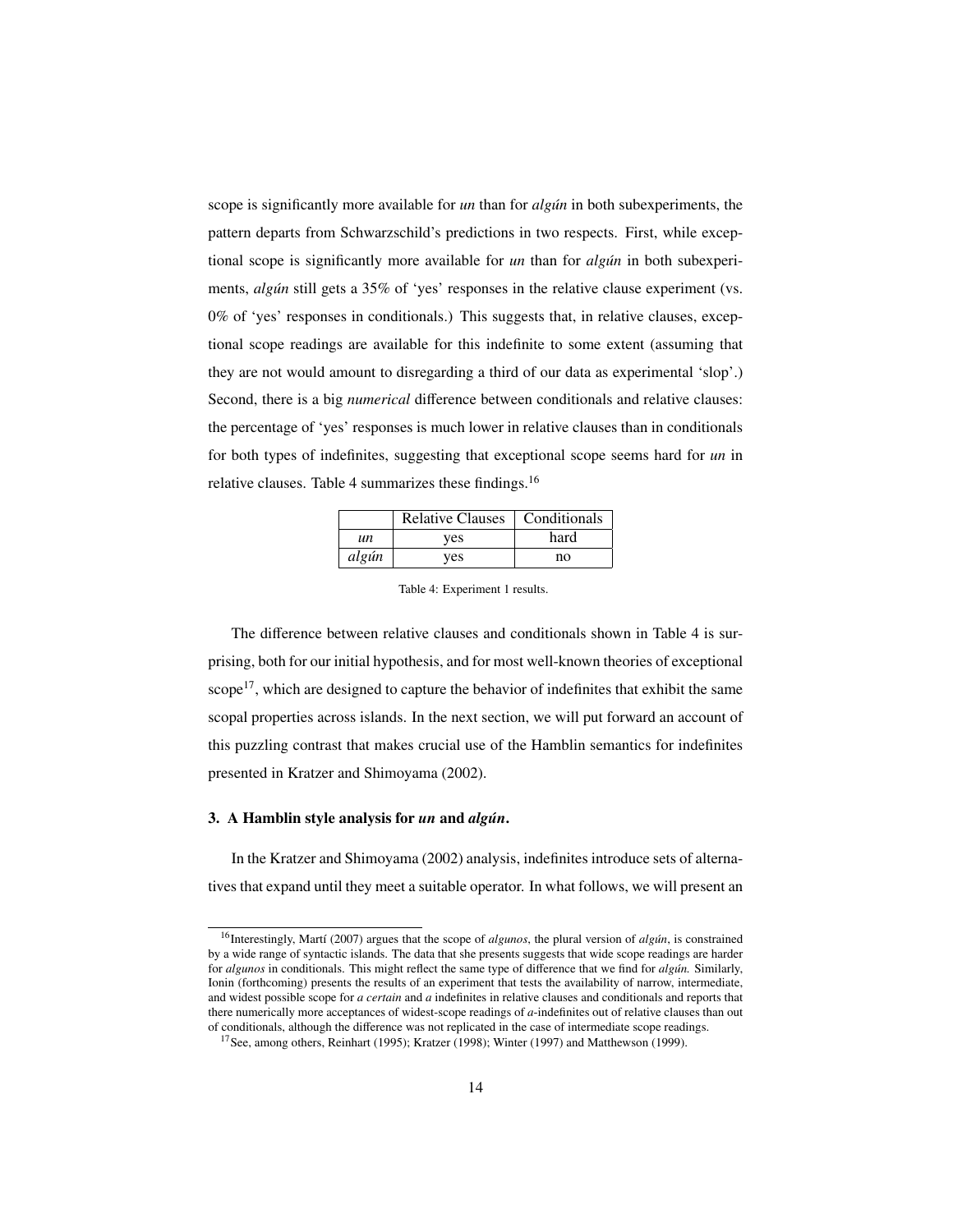account of our experimental pattern based on this set-up. The main pieces of the analysis are the following: (i) both *un* and *algun* are Hamblin indefinites; (ii) conditionals introduce universal quantification over the alternatives introduced in their consequent (as argued in Alonso-Ovalle (2006)), which blocks exceptional scope readings; (iii) relative clauses do not block alternative expansion and, thus, allow for exceptional scope, and (iv) *un* can introduce a singleton set of alternatives, but *algún* cannot.

We will first introduce the core features of Kratzer and Shimoyama (2002)'s framework (3.1) and then discuss how the behavior of *un* and *algún* in conditionals and relative clauses can be accounted for within this framework ( 3.2.)

## *3.1. Hamblin indefinites.*

In the Hamblin semantics put forth in Kratzer and Shimoyama (2002), expressions of type  $\tau$  are mapped into sets of denotations in  $D_{\tau}$ . Indefinite noun phrases denote sets of individual alternatives, as illustrated in (20) below for an English *a*-noun phrase.

(20) 
$$
\llbracket \text{a man} \rrbracket^{w,g} = \{x \mid \text{man}_w(x)\} = \{\text{Juan, Carlos, Pedro} \dots\}
$$

Other lexical items denote singleton sets that contain their standard denotations, as illustrated below for the verb *arrived*:

(21) [arrived]<sup>*w*,*g*</sup> = {
$$
\lambda x \lambda w'
$$
**.arrived**<sub>*w'*</sub>(*x*)}

In this framework, Functional Application is defined pointwise, as in Hamblin (1973): the result of combining an expression  $\alpha$  denoting a set of functions of type  $\langle \sigma, \tau \rangle$  with an expression  $\beta$  denoting a set of objects of type  $\sigma$  is the set of objects of type  $\tau$  that we get by applying each of the functions denoted by  $\alpha$  to each of the objects denoted by  $\beta$ .

The individual alternatives introduced by indefinites into the semantic derivation 'expand' (i.e., give rise to alternatives of a higher type) via pointwise functional application. The combination of the indefinite in (20) with the verb in (21), for instance, gives us the set of propositions in (22).

 $(22)$  [arrived]<sup>*w*,*g*</sup>([a man)]<sup>*w*,*g*</sup>) = { $p_{\langle s,t\rangle}$  |  $\exists x$ [**man**<sub>*w*</sub>(*x*) &  $p = \lambda w'$ .**arrived**<sub>*w*</sub> $(x)$ ]} = {that Juan arrived, that Carlos arrives, that Pedro arrived, . . . }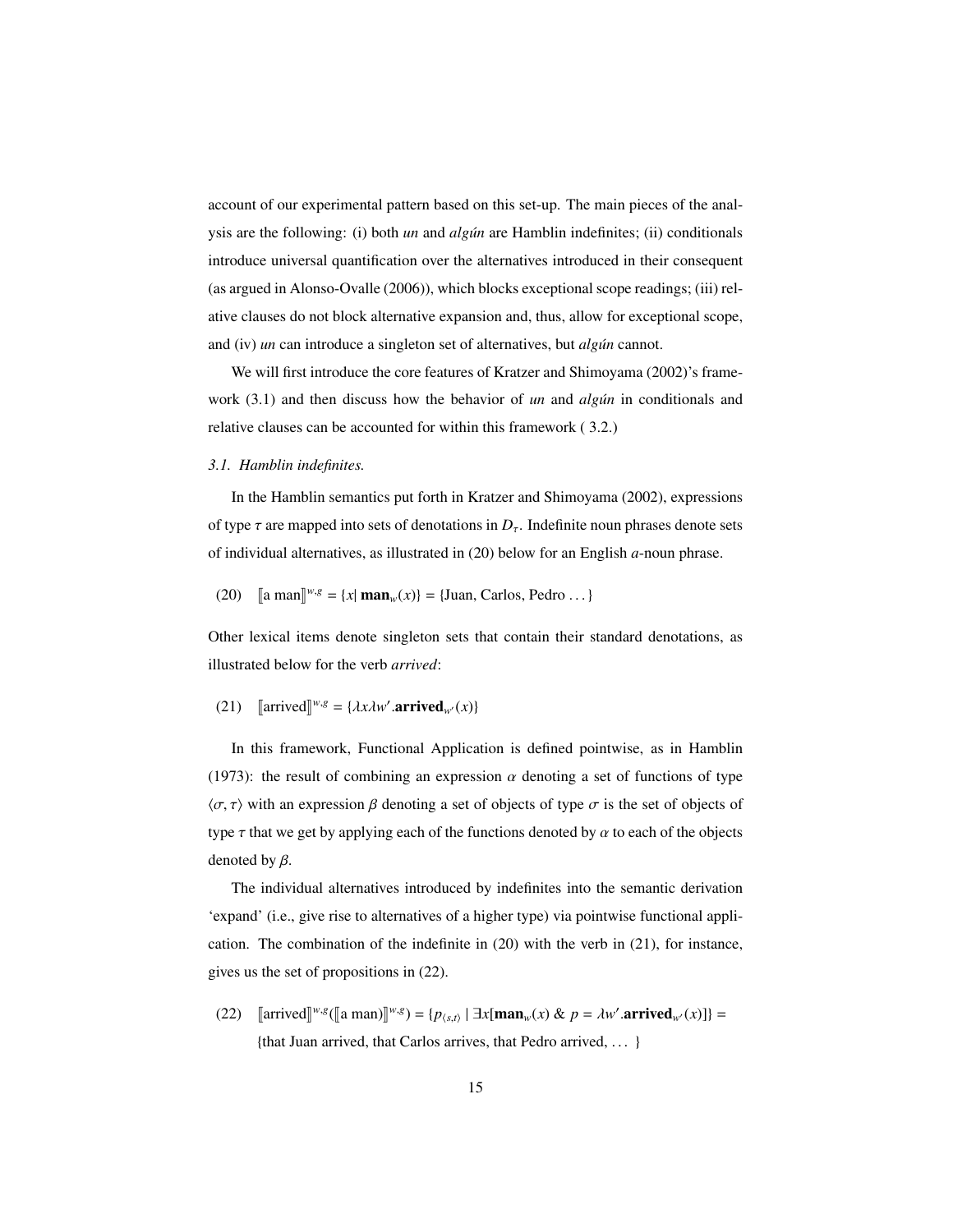Alternatives keep expanding until they meet one of several operators that take sets of propositional alternatives as arguments. The denotation of the sentence in (23a), for example, is the result of combining the set of propositions in (22) with the Existential Closure operator in (23b), which gives us the (singleton containing the) proposition in (23c).

- (23) a. A man arrived.
	- b. For any set of propositions A:  $[[\exists]]^{w,g}(\mathbb{A}) = \{ \lambda w'. \exists p \in \mathbb{A} \& p(w') \}$
	- c.  $\{\lambda w'.\exists p \in (22) \& p(w')\} = \{\text{ that at least one man arrived }\}$

## *3.2. The proposal.*

We will assume that both *un* and *alg´un* are Hamblin indefinites, in the Kratzer and Shimoyama (2002) sense, and that, therefore, they introduce sets of alternatives. As before, domain restriction will be modeled via subset selection functions. The denotation of an *algún* phrase is undefined if the value of the subset selection function it introduces is a singleton one (as illustrated in (24a).) Therefore, the set of individual alternatives introduced by *alg´un* will always be larger than a singleton. *Un*, however, does not impose any requirements on the value of its subset selection function (see  $(24b)$ ) and thus it can in principle introduce a singleton set. <sup>18</sup>

(24) a. [[algun [f[estudiante]]]]<sup>*w,g*</sup> is defined only if  $[f]^{w,g}$  is an anti-singleton subset selection function.

When defined,  $[[$ [algún [*f*[estudiante]]] $]^{w,g} = [[f]^{w,g}({x : x is a student in w})$ b.  $[[\text{un }[f[\text{estudiante}]]]]^{w,g} = [[f]]^{w,g}(\{x : x \text{ is a student in } w\})$ 

We will next see how the alternatives that these indefinites denote behave in the course of the semantic derivation of conditionals and relative clauses.

#### *3.2.1. Conditionals in an Alternative Semantics.*

Exceptional scope readings in the antecedent of conditionals were found to be hard for *un* and virtually impossible for *algún*. In what follows, we argue that this pattern

<sup>&</sup>lt;sup>18</sup>For concreteness, we will assume that the subset selection function is syntactically represented, the way the *C* variable used to account for quantifier restrictions is assumed to be (see, for instance, von Fintel (1994).)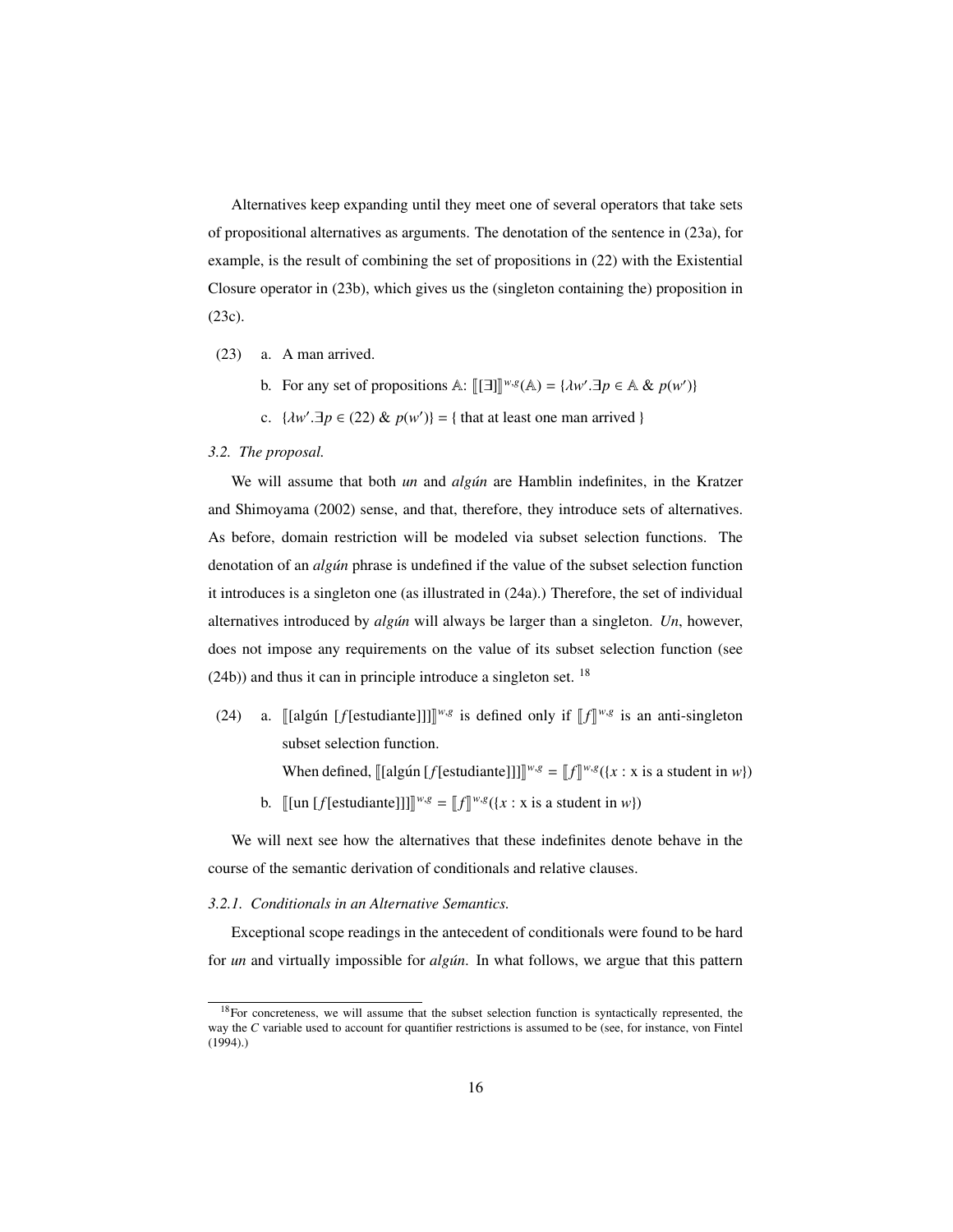can be derived from the interaction of domain constraints and the Hamblin semantics for conditionals put forward in Alonso-Ovalle (2009).

Alonso-Ovalle (2009) discusses a well-known problem that arises in connection with the interpretation of counterfactuals with disjunctive antecedents.<sup>19</sup> Consider, for instance, the interpretation of (25):

(25) If we have had good weather this summer or the sun had grown cold, we would have had a bumper crop.

(Alonso-Ovalle (2009), a minimal variation on an example from Nute (1975).)

According to a minimal change semantics for counterfactuals of the Lewis-Stalnaker variety (Lewis, 1973), *would*-counterfactuals are evaluated by considering a ranking of worlds: a *would* counterfactual is true in a world w if and only if the worlds w' in which the antecedent is true that are most similar to  $w$ , are all worlds where the consequent is true.<sup>20</sup> Now let us make the standard assumption that disjunctions have existential force (i.e. let us suppose that *A or B* is the proposition that is true in a world *w* if *at least one* of *A* and *B* is true in *w*.) Under this semantics, the antecedent of the counterfactual in (25) denotes, in set-theoretical terms, the union of the set of worlds where we have a good summer and the set of worlds where the sun grows.

(26) [we have had a good summer or the sun had grown cold]<sup>*w*,*g*</sup> =

 $\{w' \mid$  we have a good summer in  $w'$   $\} \cup \{w' \mid$  the sun grows cold in  $w'$ 

Given all that we have said so far, the counterfactual in (25) should then denote the proposition that is true in a world  $w$  if and only if all worlds  $w'$  in (26) that are closest to *w* are worlds where we have a bumper crop. These truth-conditions are too weak, though. According to the intuitive notion of similarity under which we are likely to evaluate the sentence in (25), the worlds where we have a good summer are more similar to the actual world than the worlds where the sun grows cold. Thus, all the

 $19$ For overview and discussion see Nute (1984); for an early response to the problem see Lewis (1977).

<sup>&</sup>lt;sup>20</sup>We are making what Lewis calls 'The Limit Assumption' (Lewis (1973)), namely that given a proposition  $p$ , there will always be a non-empty set of worlds  $w'$  in which  $p$  is true that come as close as possible to the world of evaluation. Ties in similarity are allowed. For a survey of the different flavors a minimal change semantics might come in, see Nute (1984).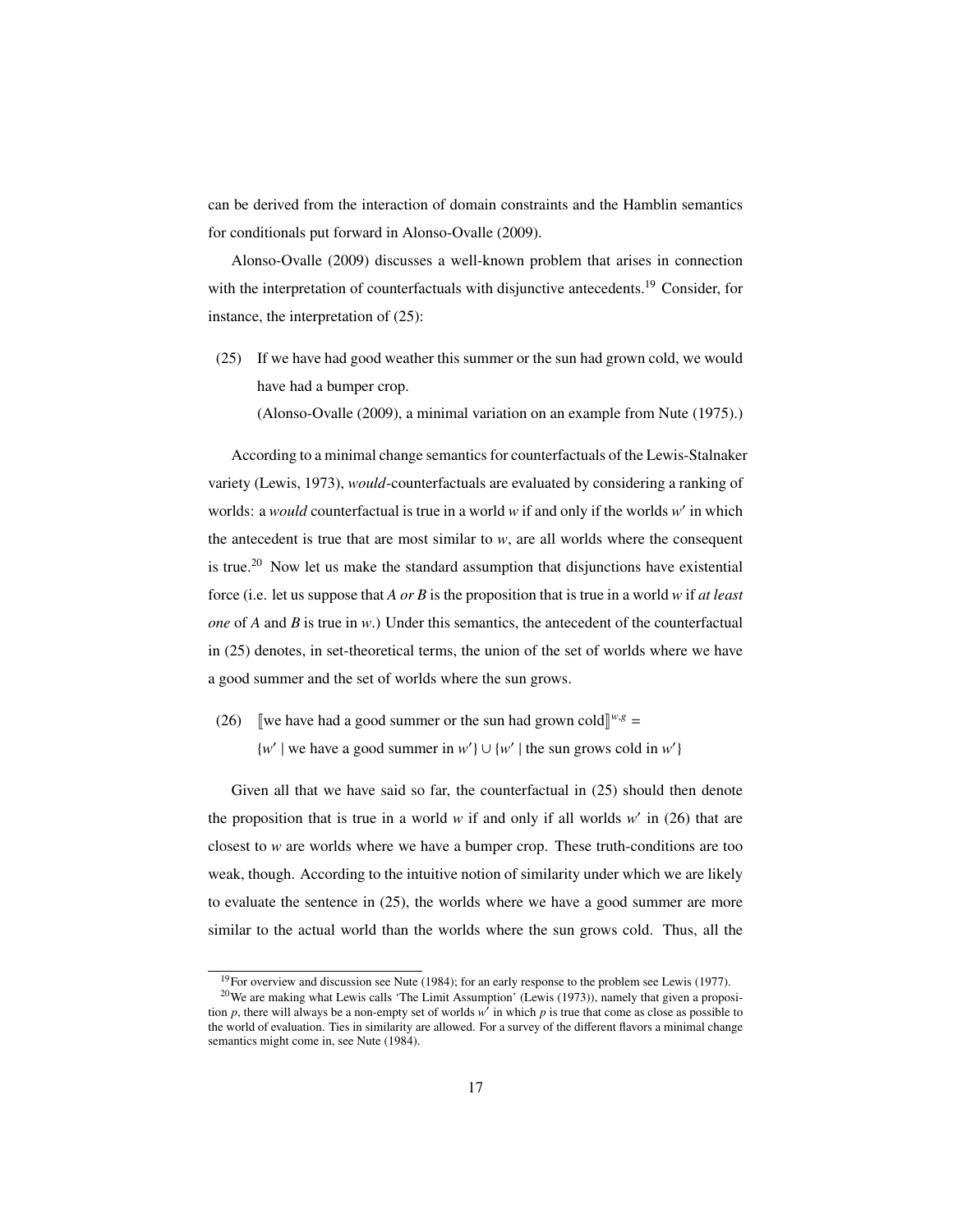worlds in (26) that are closest to the actual world are worlds where we have a good summer. Therefore,  $(25)$  is predicted to be true in the actual world if and only all the closest worlds in which we have a good summer are worlds in which we have a bumper crop. The sentence in (25) is intuitively false in the actual world, but we predict it to be true. $21$ 

Alonso-Ovalle (2009) shows that the natural interpretation of counterfactuals with disjunctive antecedents can be captured if, in line with recent literature, we treat conditionals as correlative constructions (von Fintel, 1994; Izvorski, 1996; Bhatt and Pancheva, 2006; Schlenker, 2004) and we adopt an Alternative Semantics for disjunction (Aloni (2003); Simons (2005); Alonso-Ovalle (2006)).

Correlative constructions arguably convey universal quantification. The construction is illustrated with the help of the Hindi example in (27):

(27) [ jo which girls laRkiyaaN khaRii haiN standing be-present they tall ]*<sup>i</sup>* ve*<sup>i</sup>* lambii haiN be-present 'Which girls standing are, they are tall.' (Dayal (1996,192)).

In correlatives, a relative clause adjoined to the matrix clause provides an anaphoric pronoun inside the main clause with an antecedent. The antecedent of a correlative denotes, under Dayal's analysis, a generalized quantifier: a property of properties of individuals (Srivastav, 1991b,a; Dayal, 1995, 1996). The example in (27), for instance, can be analyzed as in (28) below: the antecedent denotes a property of properties of individuals that holds of *any* property *P* if and only if *P* holds of every individual which is a girl and is standing. $^{22}$ 



<sup>21</sup>The problem arises with *might* counterfactuals, and, in general, with other conditionals for which an ordering semantics is assumed (a downward monotone analysis licenses the inference from  $(p \lor q) \to r$  to  $p \rightarrow r$  and  $q \rightarrow r$ , but see Alonso-Ovalle (2006) for reasons to believe that the inference we are after is not a downward entaling inference.)

<sup>&</sup>lt;sup>22</sup>Assume that the CP and the IP combine once the free variable in the IP is abstracted over.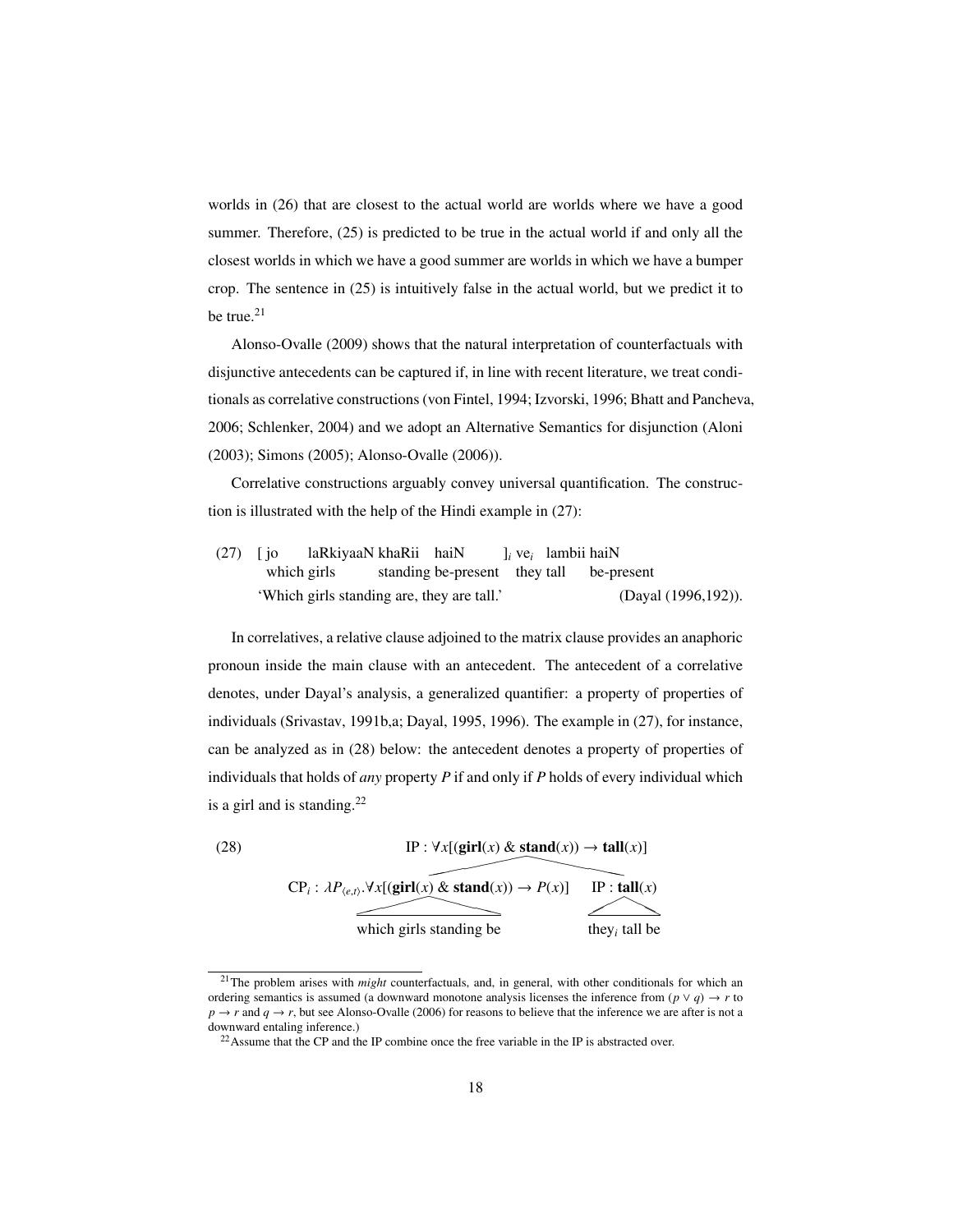If conditionals are correlative constructions, we expect them to convey the very same components (Alonso-Ovalle, 2009). For instance, if the consequent of a correlative contains an anaphoric element, the consequent of a conditional should also contain one. Where can it be? As other natural language quantifiers do, modals range over a contextually supplied domain. We can capture this contextual dependency by assuming that modals take as an argument a pronoun ranging over propositions (von Fintel, 1994), which can be overtly realized as *then*. This propositional anaphor can be abstracted over, as illustrated in (29), and, then, we can assume that the consequent of a conditional denotes a property of propositions, much as the consequent of a correlative denotes a property of individuals. Under this analysis, the consequent of (25) denotes (a set containing) a function from propositions to propositions that maps any proposition *p* into the proposition that is true in a world *w* if and only if the *p*-worlds that come closest to *w* are all worlds where we have a bumper crop. <sup>23</sup>



If correlatives convey universal quantification, conditionals should convey universal quantification, too. What would the domain of this universal quantification be? If disjunctions introduce sets of propositional alternatives into the semantic derivation, it is natural to assume that the universal quantification ranges over the propositions introduced by disjunction. Let us then assume that the antecedent of (25) denotes the set in (30).

(30) [we have had a good summer or the sun had grown cold]<sup>*w*,*g*</sup> =

 $\{ \lambda w'$  we have a good summer in *w'*,  $\lambda w'$  the sun grows cold in *w'*}

 $^{23}$ For ease of exposition, we assume that the lambda abstraction is represented at LF by means of an index, as in Heim and Kratzer (1998).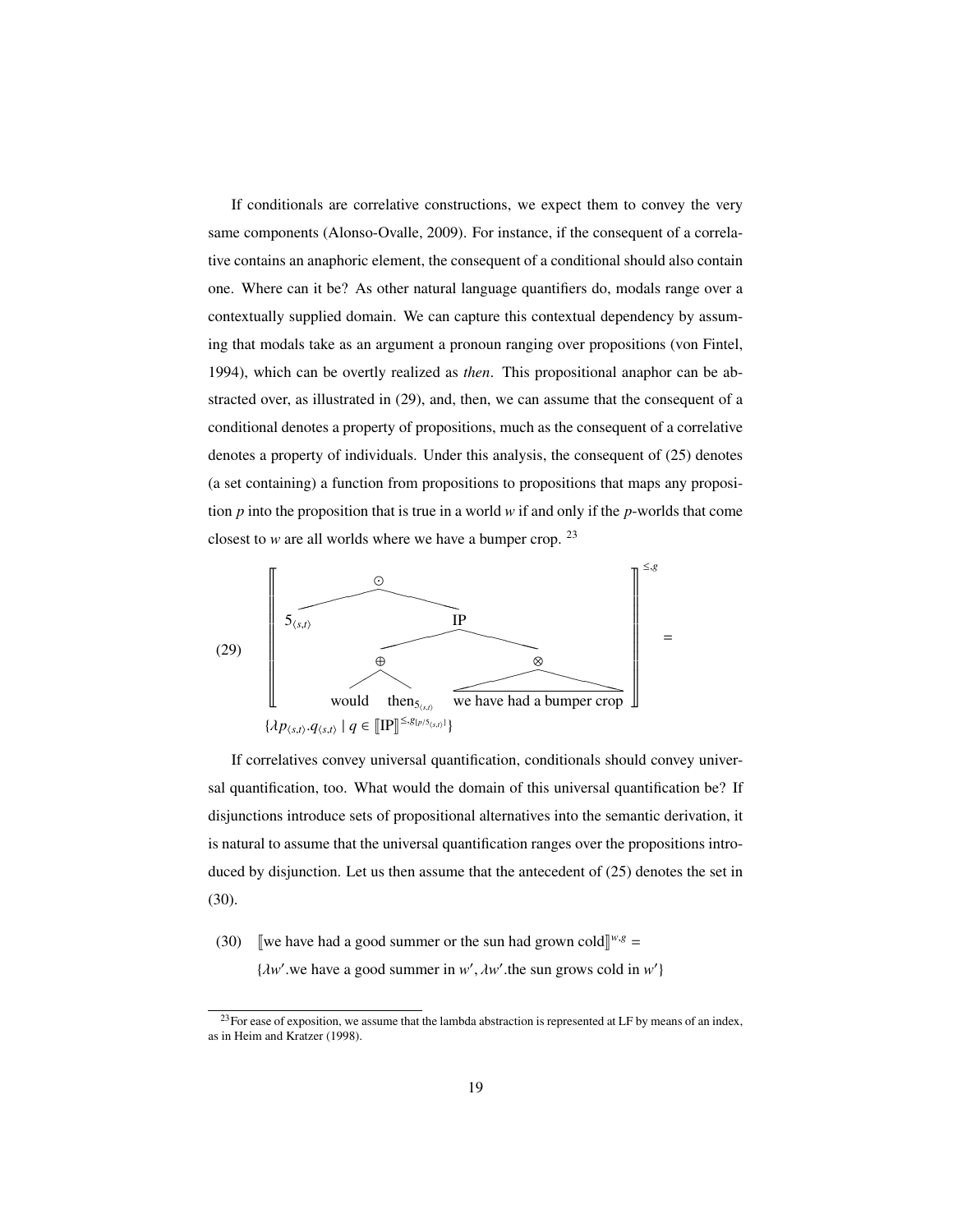We can now say that exactly as in the case of correlatives, under Dayal's analysis, combining the antecedent of a conditional with its consequent amounts to saying that *all* the propositions introduced by the disjunction have the property expressed by the consequent. The antecedent in (31) denotes, under this analysis, a property of properties of propositions, much as in Dayal's analysis, the antecedent of a correlative denotes a property of properties of individuals. In the case under discussion, (31) denotes a property of properties of propositions that holds of any property of propositions *P* in a world *w* if and only if *P* holds in *w* of the proposition that we have good weather this summer and of the proposition that the sun grows cold (the two propositions introduced by the disjunctive antecedent.)



The denotation of the whole conditional can be now calculated by applying the denotation of the *if*-clause to the denotation of the consequent. Under the present analysis, the sentence in (25) denotes (the singleton containing) the proposition that is true in a world *w* if and only if all the closest worlds to *w* in which we have good weather are worlds where we have a bumper crop, *and* all the closest worlds to *w* in which the sun grows cold are worlds where we have a bumper crop.

This analysis extends directly to the case of indefinites, and once we adopt it, the experimental results that we presented should not come out as a total surprise. As an illustration, consider the following sentence:

 $(32)$ If Juan had Juan hubiera mandado algún artículo suyo, sent ALGÚN article of his, pro would have gotten hubiera conseguido la beca. the grant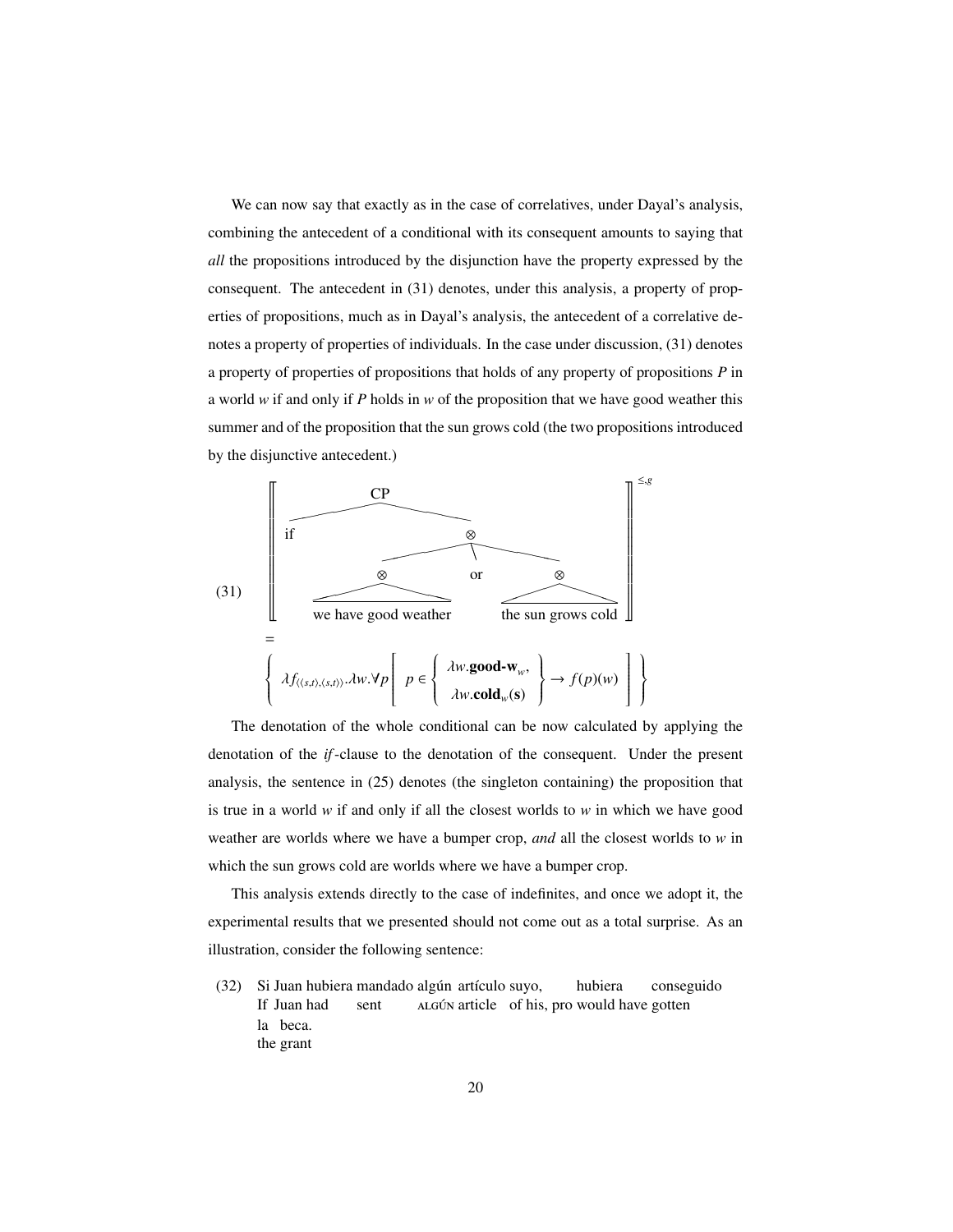'If Juan had sent some article of his, he would have gotten the grant.'

Assume that Juan has written three articles in *w*: "Principles of A", "Principles of B" and "Principles of C" and that the context does not narrow down the domain of algún.<sup>24</sup> Let us compute the denotation of the sentence in (32).

Under our current assumptions, the denotation of the indefinite noun phrase *algún artículo de Juan* will be (33):

(33) { "Principles of A", "Principles of B", "Principles of C" }

Combining this set with the denotation of the verb (disregarding tense and mood), and the result with the denotation of the subject, yields the set of propositions in (34).

(34) [Juan hubiera mandado algun artículo suyo]<sup>*w*,*g*</sup> =  $\int$  $\begin{array}{c} \hline \end{array}$  $\lambda$ *w*'. Juan sends "Principles of A" in *w*' ,  $\lambda w'$ .Juan sends "Principles of B" in  $w'$ ,  $\lambda w'$ .Juan sends "Principles of C" in  $w'$ 

 $\begin{array}{c} \hline \end{array}$ 

 $\begin{array}{c} \hline \end{array}$ 

Given our assumptions about the semantics of conditionals, the conditional in (32) will be true in the actual world if and only if the three conditions in  $(35)$  below are satisfied:

- (35) a. In all the worlds closest to the actual world in which Juan sends "Principles of A", he gets the grant.
	- b. In all the worlds closest to the actual world in which Juan sends "Principles of B", he gets the grant.
	- c. In all the worlds closest to the actual world in which Juan sends "Principles of C", he gets the grant.

This means that (32) will be true in the actual world if and only if Juan would have got the grant if he had sent *any* of his papers. The semantic computation, then, yields a "narrow scope reading."<sup>25</sup>

<sup>&</sup>lt;sup>24</sup>This means, under our assumptions, that the value of the subset selection function variable introduced by *algún* is the identity function.

<sup>&</sup>lt;sup>25</sup>Notice that, under this semantics, the evaluation of a one case conditional involves checking for each of the alternatives introduced in the antecedent, the closest worlds where that alternative is true. This is a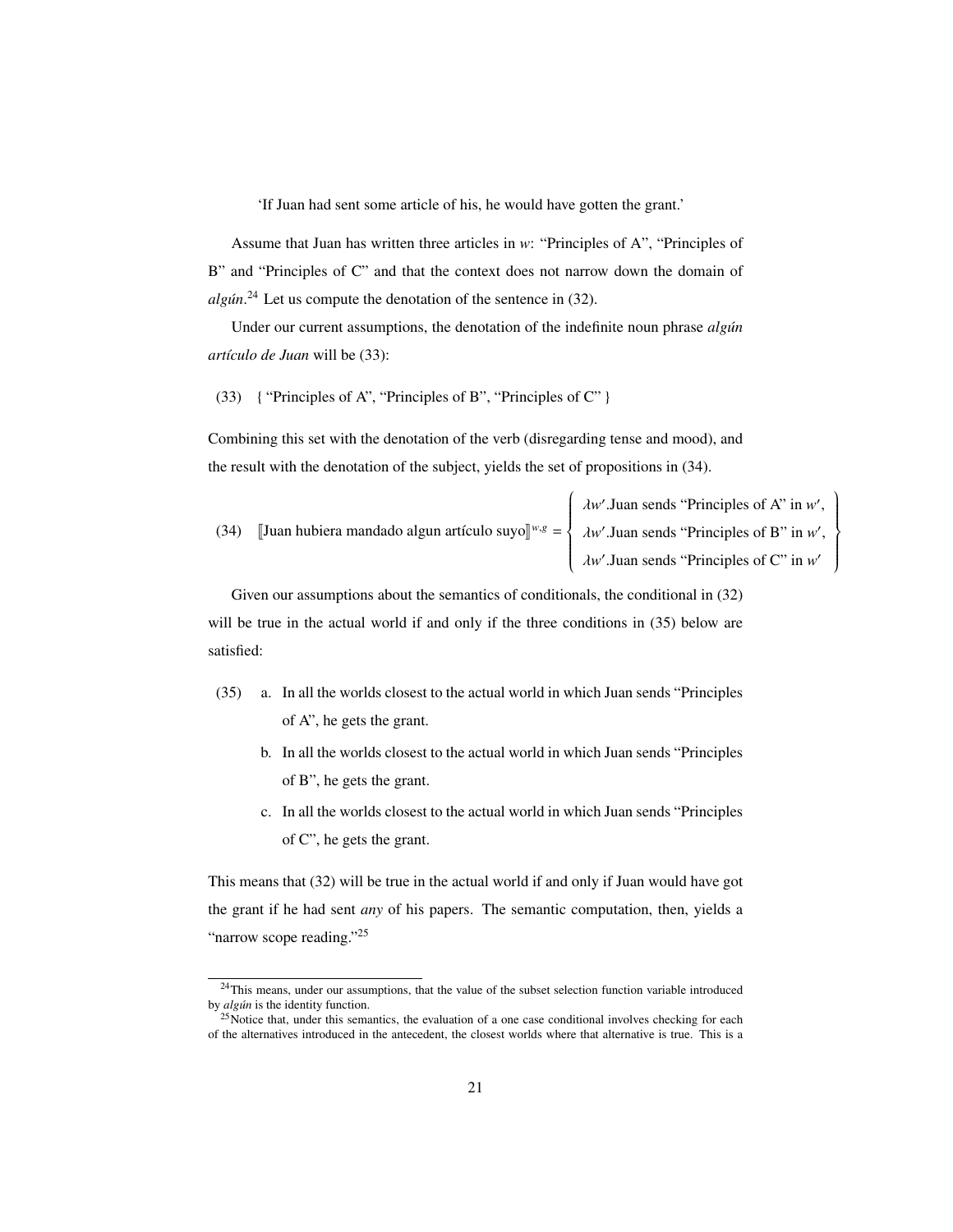This, we contend, explains why subjects rejected the *algún* sentences in Experiment 1B, where subjects were asked to evaluate the conditionals in scenarios that made them false under a narrow scope reading of the indefinite.

Things are somewhat more complicated in the case of *un*. As long as *un* introduces two or more alternatives, it will only have a narrow scope reading in the antecedent of conditionals, just like *alg´un*. However, we have seen in section 2.2 that *un* can be a singleton indefinite. In the current framework, this means that *un* noun phrases can denote a set containing just an individual alternative. When that happens, we should get the illusion of exceptional scope, as Schwarzschild explains. Suppose, for instance, that (36) is uttered in a context that makes salient the article "Principles of C". This sentence will be then true in the actual world if and only if in all the closest worlds where Juan sends "Principles of C", he gets the grant. In that case, there will be a particular paper of his that will get him the grant, just as if the indefinite had scoped out the antecedent of the *if*-clause.

 $(36)$ If Juan sends UN paper of his, pro will get Juan manda un artículo suyo, conseguirá la beca. the grant 'If Juan sends a paper of his, he will get the grant.'

In our experiment, however, exceptional scope readings for *un* were difficult in the antecedent of conditionals (there was a 32% of 'yes' answers in the antecedent of conditionals, as opposed to 86% of 'yes' answers in relative clauses.)<sup>26</sup> This means,

(i) Si Juan manda cierto articulo suyo, If Juan sends a certain paper of his, he will get the grant. conseguirá la beca.

welcome result. Consider, for instance, the interpretation of the deontic conditional below, which is discussed in Heim (1982, 171):

<sup>(</sup>i) If a cat has been exposed to 2,4-D, it must be taken to the vet immediately. (Heim (1982, 171))

As Heim points out, the interpretation of the conditional requires checking for each cat *x*, the most ideal worlds where *x* is exposed to 2,4-D, just as our system predicts. On the interaction of disjunctions and indefinites with a minimal change semantics, see Alonso-Ovalle (2005) and van Rooij (2006).

<sup>26</sup>An anonymous reviewer points out that the Spanish indefinite *cierto* ('a certain) can easily get exceptional scope in *if*-islands. The sentence in (i), for instance, is true in a situation where there is a specific article such that, if John sends that article, he will get the grant.

As the reviewer notes, our explanation for why exceptional scope readings are difficult for *un* in *if*-clauses raises the question of why these readings are easy for *cierto* in the same configuration, at least according to initial intuitions. We think that previous work on *cierto* suggests that this item does not belong to the same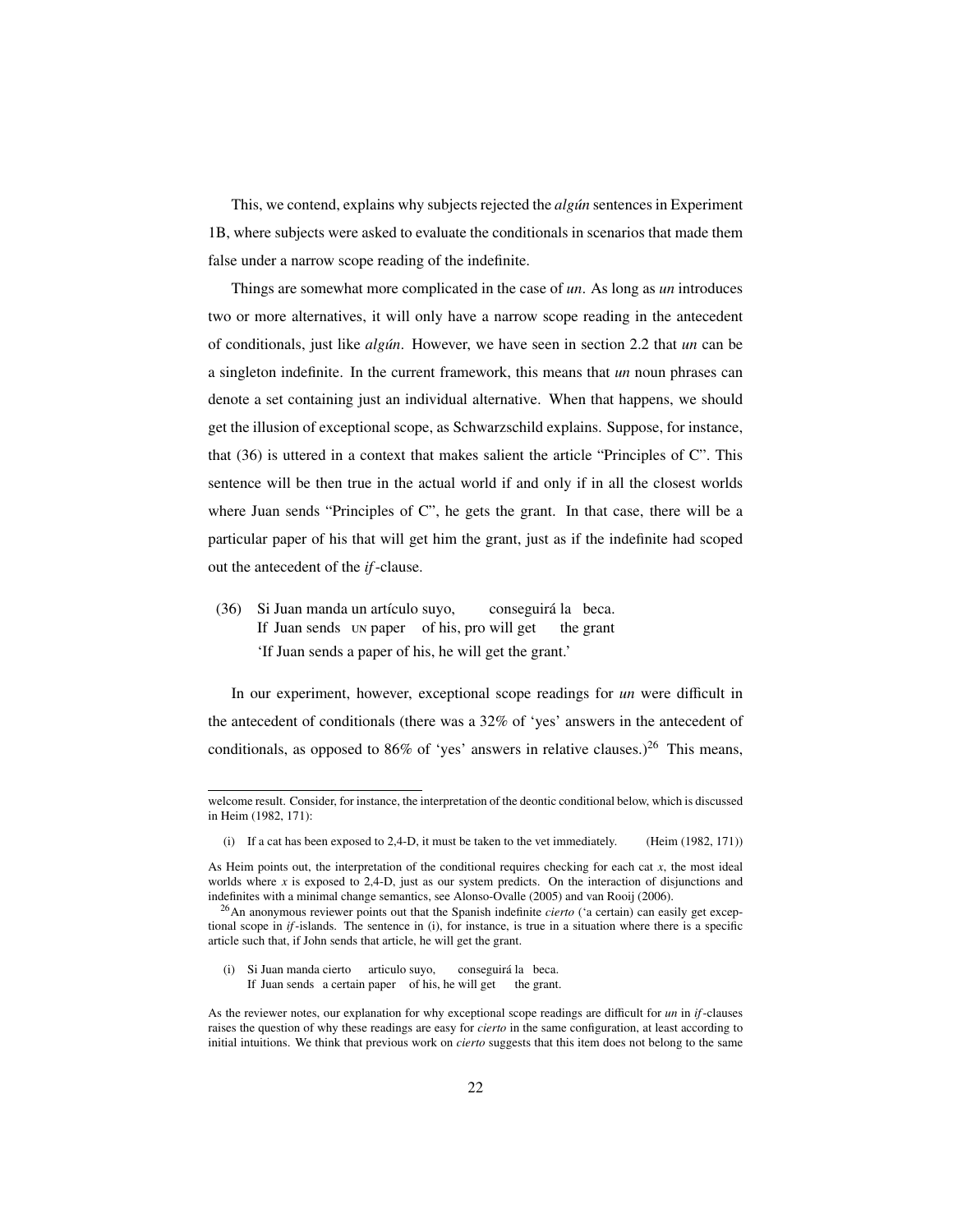then, that restricting the domain of *un* to a singleton is difficult in that context. Why should this be so? In what follows, we will examine a couple of possible reasons for this difficulty.

The first possibility we would like to consider is that the difficulty of restricting the domain to a singleton in the antecedent of conditionals is related to the fact that determiner quantifiers with universal force implicate that their domain is not a singleton: the example in (37), for instance, seems infelicitous if Phil only said of one movie that it was his favorite.

(37) Everyone at the party voted to watch every movie that Phil said was his favorite. (Schwarzschild (2002, 48))

Schwarzschild argues that this non-singletonness inference is likely to be an implicature: the inference is cancellable, as the discourse in (38) shows, and seems to result from a comparison between what was actually asserted with a set of comparable alternatives (it is odd to utter the example in (39) if one knows that each instructor has only one student with a disability — using *a student* or *the student* would be more appropriate in that case.)

(38) Everyone in the Italian department is happy with Cipriano's proposal, since there is just one person in the Italian department and that's Cipriano.

(Schwarzschild (2002, 49))

(39) Every instructor noticed that every student of his who had a disability had taken the exam anyway.

(Schwarzschild (2002, 49))

class as *un*. Eguren and Sánchez (2007) observe that *cierto* does not allow for co-variation readings (e.g., the sentence *Todos los estudiantes adoran a cierta actriz* — 'Every student adores a certain actress' — can only mean that there is a particular actress that all the students adore.) According to Schwarzschild's theory indefinites appear to take widest scope when their domain is restricted to a singleton set (*simpliciter*) while they get an intermediate reading when their domain is restricted to a singleton set relative to all the relevant values for a variable bound by a higher quantifier. The fact that the second possibility is not available for *cierto* might be taken as an indication that this item is not amenable to Schwarzschild's account (i.e., in the case of this indefinite, exceptional scope is not due to maximal domain restriction.) In principle, we would expect indefinites that can have their domain restricted to a singleton set to be able to do so across-the board. An analysis of the scopal properties of *cierto* is unfortunately beyond the scope of this paper. We hope to undertake an experimental investigation of these properties in future research.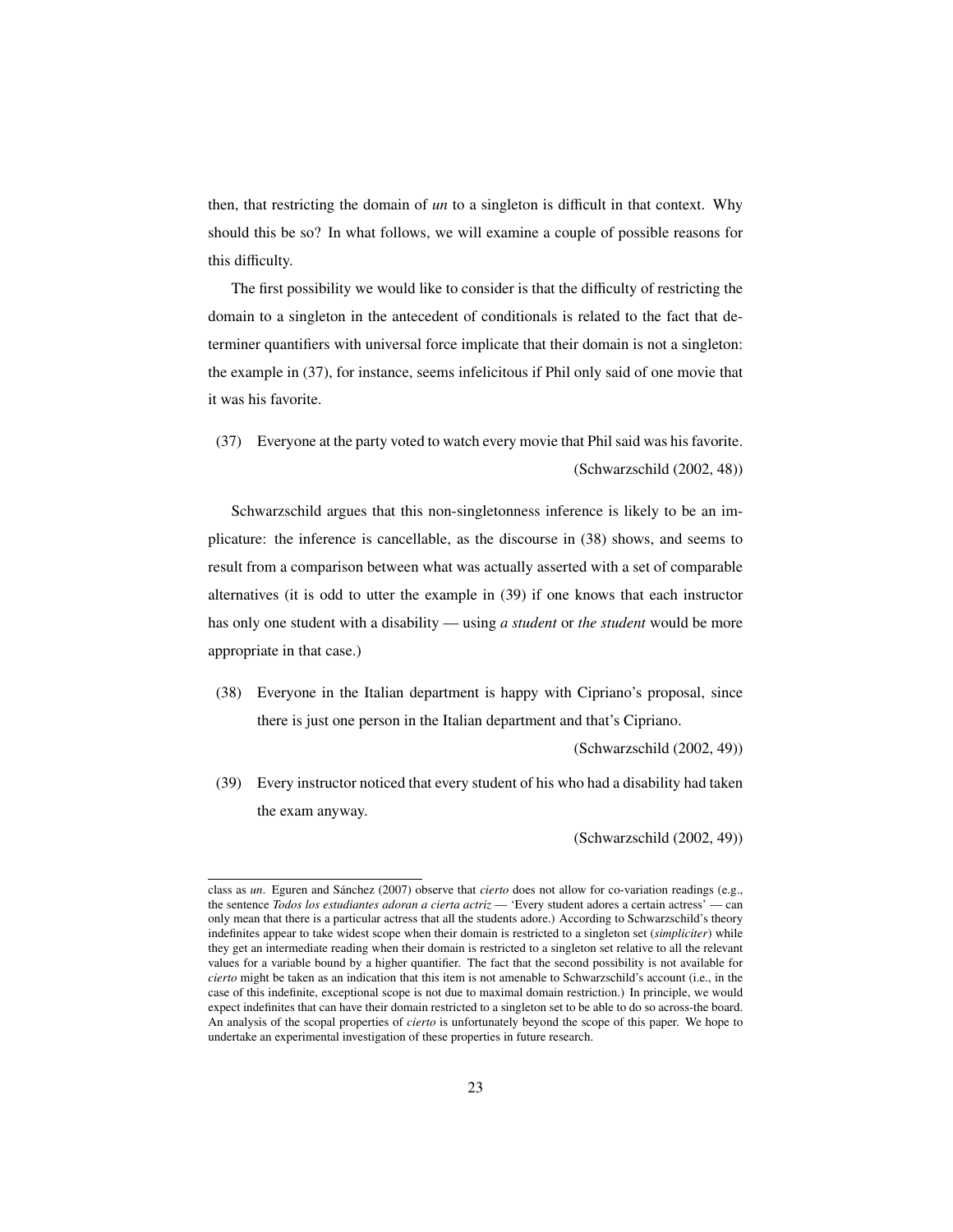Now, suppose that this non-singletonness implicature arises not only with determiner quantifiers like *every* but also with universal propositional quantifiers. That is, suppose that the universal propositional quantifier introduced by a conditional structure triggers the implicature that its domain consists of at least two propositions. Since narrowing down the set of alternatives to a singleton set clashes with the implicature, we might expect that operation to be costly.

This hypothesis is, however, problematic. First, as we said above and Schwarzschild discusses, implicature computation involves comparing the assertion with a set of alternative assertions. It is hard to see what the alternatives to the universal propositional operator would be. Second, given the analysis of conditionals we are assuming, there are cases where the universal propositional quantifier in fact ranges over only one alternative: all those counterfactuals whose antecedent does not contain a Hamblin indefinite or disjunction. Take, for instance, the sentence in (40), where the universal would range over the singleton set containing the proposition that Juan came.

(40) Si Juan hubiera venido, If Juan had come, pro it would have passed very well. lo hubiéramos pasado muy bien. 'If Juan had come, we would have had a good time.'

Unlike what happens in the case of run-of-the-mill universal quantifiers ranging over a singleton, there seems to be no penalty associated with quantification over a singleton domain in (40), which sounds perfectly natural.

An alternative possibility is that restriction of the domain of a universal to a singleton domain is difficult because it clashes with a general preference for selecting the strongest possible meaning. Consider one of our experimental items in its context:

(41) a. El Ministerio de Educacion concede una beca a todos los investigadores ´ que hayan publicado un artículo en una revista extranjera. Para solicitar la beca, es necesario enviar el artículo al comité de selección. Pedro tiene varios artículos publicados, pero sólo uno de ellos está publicado en una revista extranjera.

> 'The Ministery of Education gives a fellowship to all the researchers who have published a paper in an international journal. To apply for the fellow-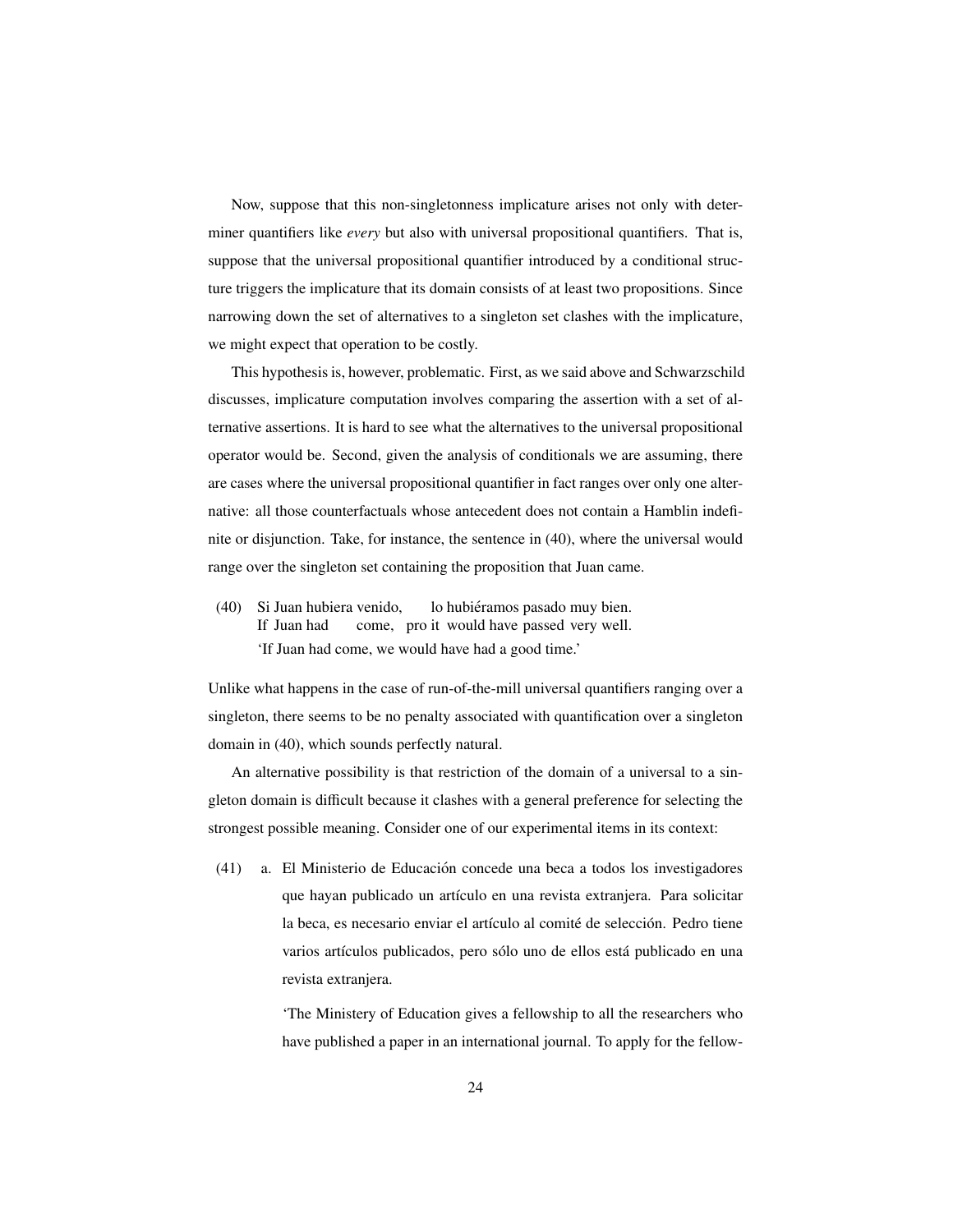ship, it is necessary to send the paper to the selection committee. Pedro has published several papers, but only one abroad.'

b. Si Juan hubiera enviado un artículo suyo, If Juan had sent UN paper of his, pro would have got hubiera conseguido la the beca. grant

'If Juan had sent a paper of his, he would have got the grant.'

Under the present analysis, the phrase *un artículo suyo* can denote different sets of alternatives, depending on the value of the resource domain variable. Assume again that Juan has published three articles: "Principles of A", "Principles of B", and "Principles of C". Assume furthermore that, of these articles, the only one published abroad is "Principles of C". Two sets made salient by the context above are then:

(42) a.  $D_1$ : {"Principles of A", "Principles of B", "Principles of C"} b.  $D_2$ : {"Principles of C"}

Given our setup, if the indefinite is taken to denote  $D_1$ , the conditional in (41b) will denote the proposition that is true in a world  $w$  if and only if (i) in all the worlds that are closest to *w* where Juan sends "Principles of A", he gets the grant, (ii) in all the worlds that are closest to w where Juan sends "Principles of B", he gets the grant, and (iii) in all the worlds that are closest to w where Juan sends "Principles of C", he gets the grant. If the indefinite is taken to denote  $D_2$ , the sentence will denote the proposition that is true in a world *w* if and only in all the worlds that are closest to *w* where Juan sends "Principles of C", he gets the grant. The proposition that results from considering the wider domain  $(D_2)$  is logically stronger than the proposition resulting from considering the singleton set  $(D_1)$ . Now, suppose that speakers prefer to select the strongest meaning available for any given sentence (?). This would explain why they resist narrowing down the set of reject a sentence as false than assign it a weaker interpretation.

An anonymous reviewer discusses the interpretation of the sentence in (43b) in the scenario in (43a):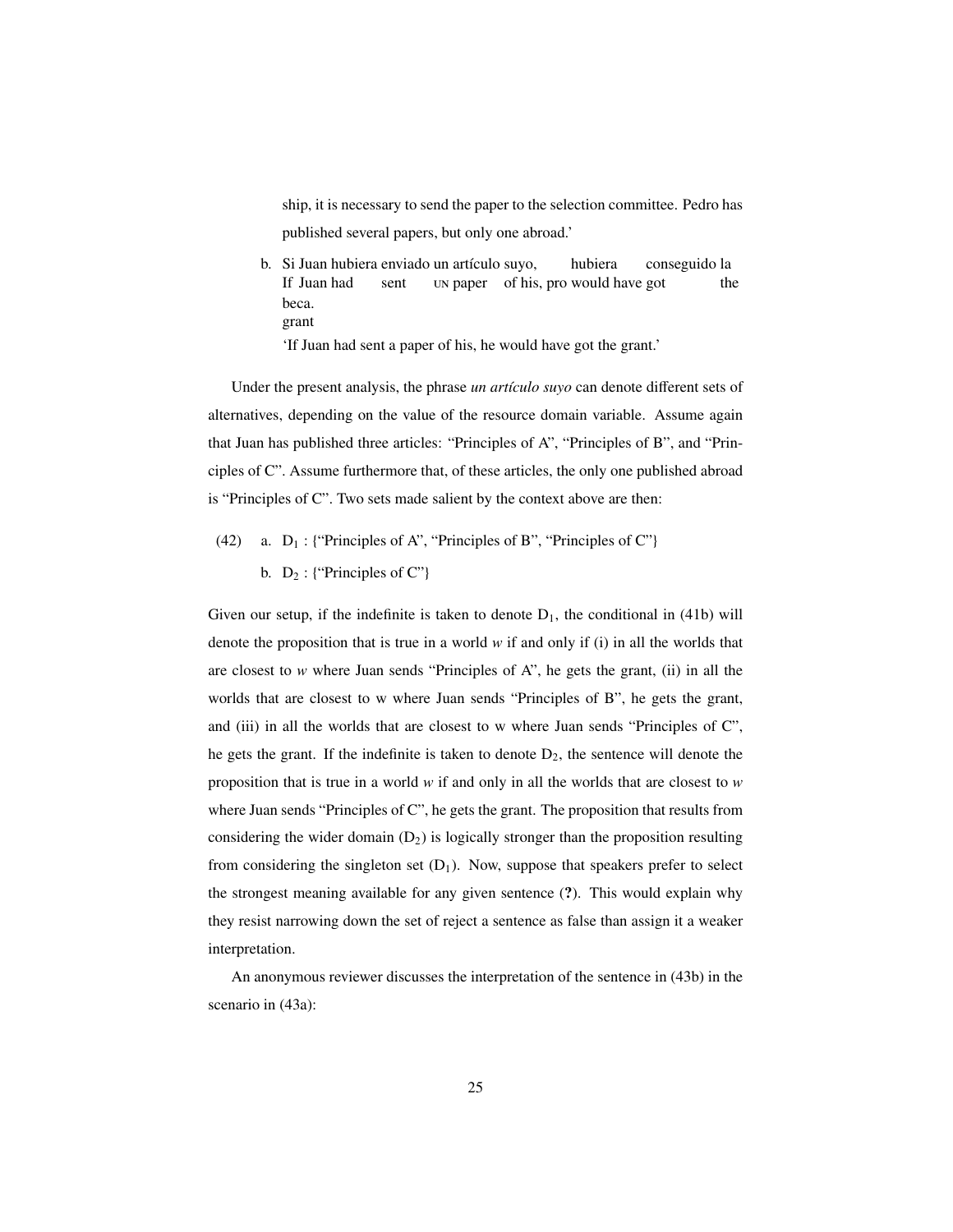- (43) a. Applicants have to send exactly one paper for a particular grant application. The committee only cares about papers that have been published in a foreign journal. John has 20 articles, but only 3 of them in foreign journals. (Those three articles are –unbeknownst to the speaker– A, B and C.)
	- b. Si Juan hubiera mandado algún artículo suyo, If Juan had sent algun paper of his, he would have gotten habría conseguido la beca. the grant

'If J. had sent some article of his, he would have gotten the grant.'

The reviewer points out that (43b) is most naturally read as conveying that Juan would have got the grant if he had sent any of his articles. In our setup this means that a natural value for  $f$  is the identity function ( $'f_{\text{ident}}$ ). As the reviewer points out, in this context it is not easy to take *f* to be a function that maps the set of articles published by Juan to the set of articles that Juan published in a foreign journal ('*f* foreign'). Our analysis only requires *f* to select a set containing more than one paper, and so, it remains silent as to whether there should be a preference for the value of  $f$  to be  $f_{\text{ident}}$ , rather than  $f_{\text{ident}}$ . Given our setup, however, the proposition expressed by (43b) when the value of  $f$  is  $f_{\text{ident}}$  is stronger than the proposition expressed when its value is *f* foreign, and so, perhaps, logical strength could express the preferred interpretation. Further research is needed to determine if this is indeed the case.

#### *3.2.2. Relative clauses.*

The results of Experiment 1A show that in relative clauses exceptional scope is possible for both *un* and *alg´un*, although it is significantly harder for *alg´un*. The availability of exceptional scope readings for both indefinites can be accounted for if we assume (i) that relative clauses do not (necessarily) block the expansion of alternatives and (ii) that the Existential Closure operator is freely available up to interpretability.<sup>27</sup> The behavior of Japanese indeterminate pronouns might be taken to support the first assumption. Kratzer and Shimoyama (2002) argue that Japanese indeterminates are Hamblin indefinites, i.e., that they denote sets of alternatives (see section 3.1). These

 $^{27}$ Of course, a process of free Existential Closure has been proposed before. See, for instance, Reinhart (1997)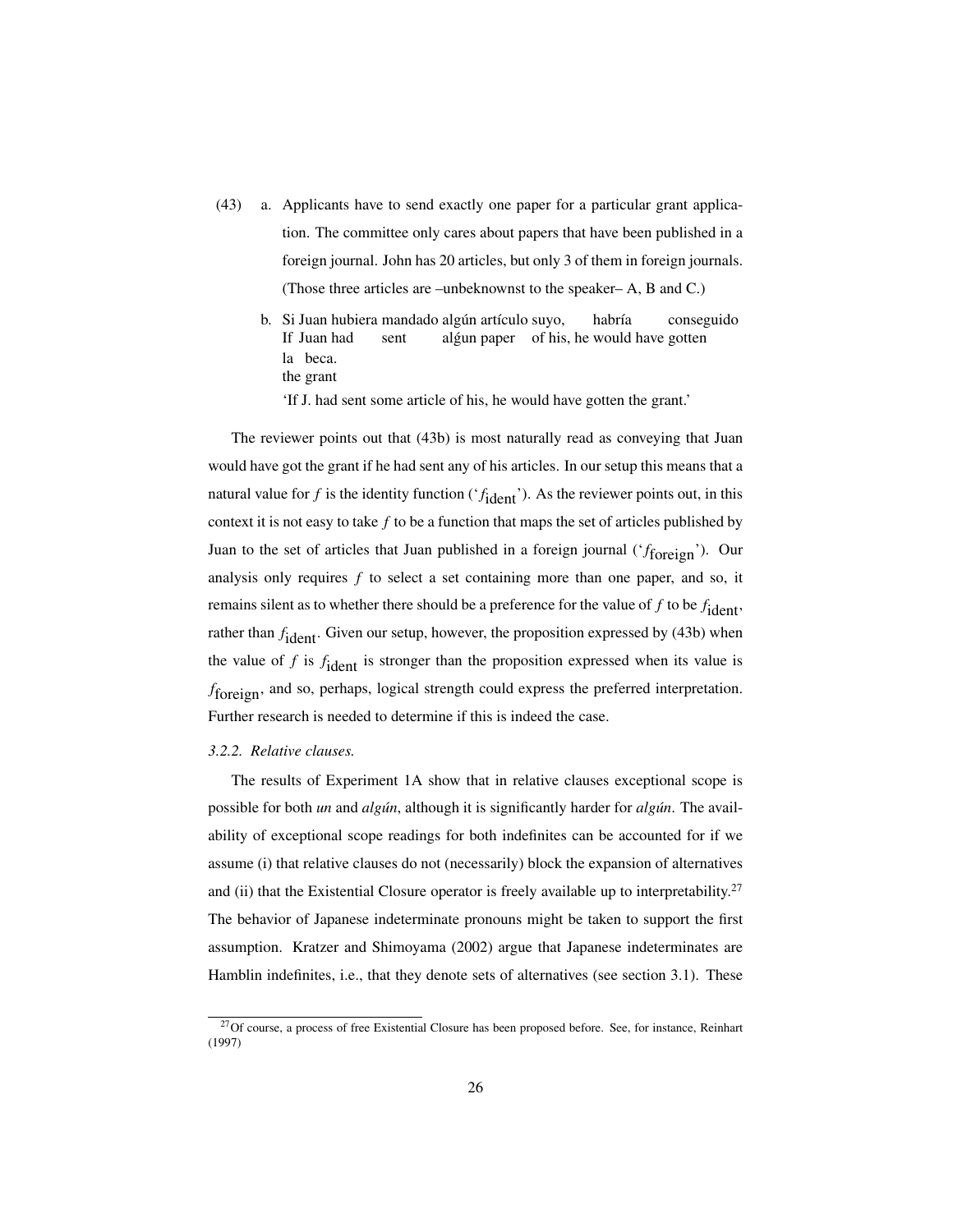alternatives are able to expand beyond relative clause boundaries, as illustrated by the example in (44). In this sentence, the indeterminate *dono*, which is inside a relative clause, gets a universal interpretation via association with the universal quantifier *mo*, outside the relative clause. Given what we have seen so far, this can only happen if the alternatives generated by *dono* grow past the relative clause boundary.

(44) [[Dono hon-o which book: ACC read yonda] kodo**mo**] -mo yoku nemutta. child - well slept 'For every book *x*, the child who read *x* slept well.' (Kratzer and Shimoyama (2002))

The behavior of disjunction provides evidence for both of our assumptions. Rooth and Partee (1982) show that, just like indefinites, disjunction can have "exceptional" scope. The sentence in (45), for instance, can be read as claiming that for every Englishman *x* there is an individual (either the King of *x* or the Queen of *x*) such that *x* always cherishes the conviction that that individual was noble and pure.

(45) Every Englishman always cherished the conviction that his King or his Queen was noble and pure. (Rooth and Partee (1982, fn.6))

On this reading, the disjunctive noun phrase *his King or his Queen* has scope under the subject quantifier *every Englishman* and over the adverbial quantifier *always*. Since the disjunctive noun phrase *his King or his Queen* is inside a relative clause, we cannot get this interpretation by moving the disjunction to a position above the universal quantifier.

Let us assume that disjunctive phrases denote sets of alternatives, as suggested in a number of recent works (see section 3.2.1). On this view, the phrase *his King or his Queen* would introduce into the semantic derivation a set containing two definite descriptions:

(46) { the King of *x*, the Queen of *x* }

As we have illustrated before, these alternatives will grow by pointwise functional application. We will be able to get the reading above if the alternatives can expand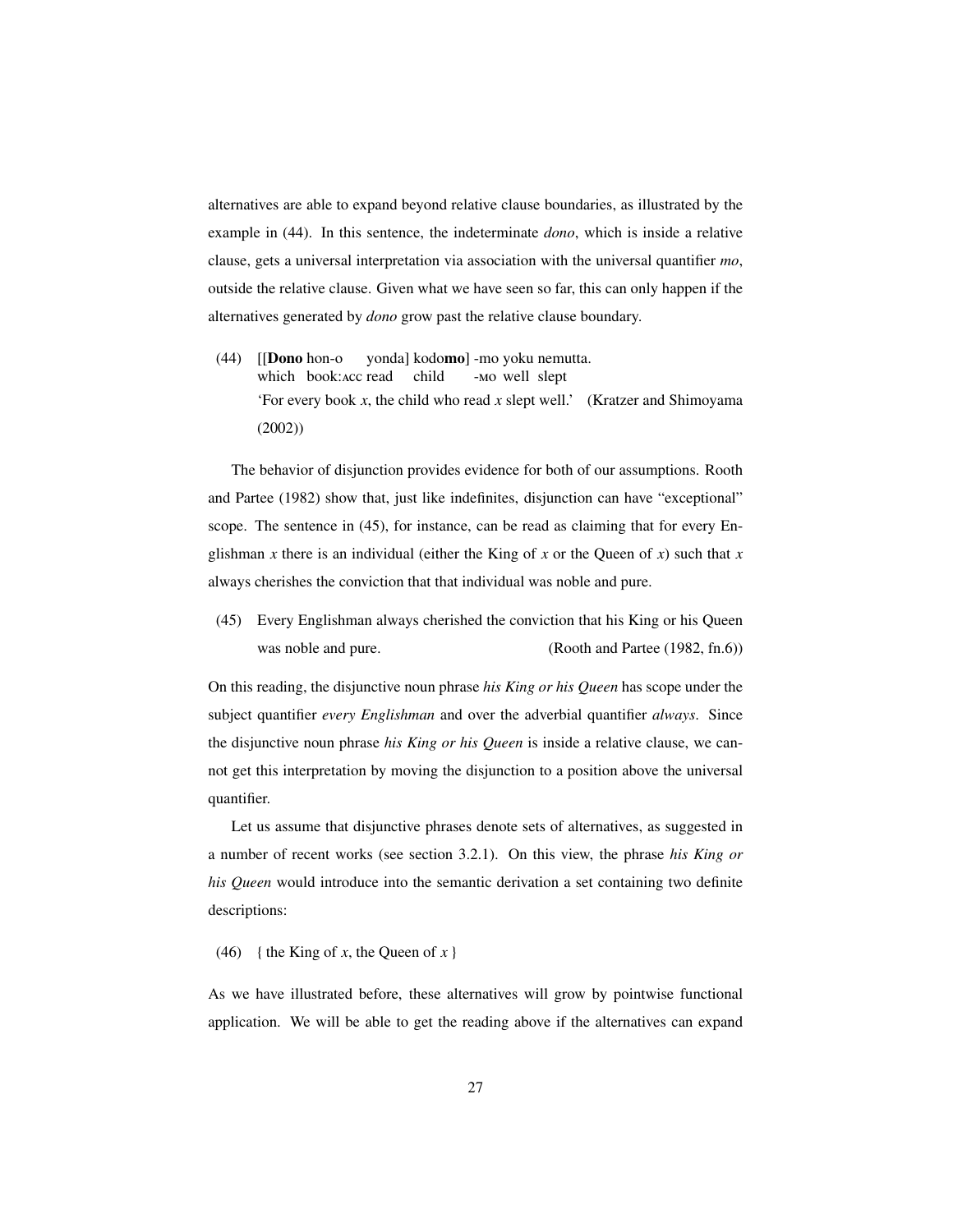past the relative clause boundary, and if they can be existentially closed right below the universal quantifier, yielding the truth conditions in (47) below:

(47) λ*w*. For every Englishman *<sup>x</sup>*

∃*p* ſ  $\overline{\mathsf{l}}$ *p*(*w*) & *p* ∈  $\begin{cases} \frac{1}{2} & \text{if } 0 \leq x \leq 1 \\ \frac{1}{2} & \text{if } 0 \leq x \leq 1 \end{cases}$  $\overline{\mathcal{L}}$ *x* always cherishes the conviction that x's King is noble and pure *x* always cherises the conviction that x's Queen is noble and pure

 $\Bigg\}$  $\int$  1  $\overline{\phantom{a}}$ 

Let us then go back to our indefinites. Consider again the example in (48). We are assuming that our indefinites introduce propositional alternatives into the semantic derivation. Given the behavior of the alternatives introduced by disjunction, we expect the alternatives introduced by indefinites to expand past relative clause boundaries. If the Existential Closure operator is freely available up to interpretability, it could be inserted in two positions, namely in the two sites where it can combine with a set of propositional alternatives: right above the lower IP or above the higher IP. The first configuration yields a narrow scope reading, the second a wide scope reading.

(48)  $[p_1]$  El profesor López ha enviado al The professor López has sent to-the contest of writing all concurso de redacción todos los the trabajos que  $[p_2]$  le entregó {algún / un} estudiante suyo.]] papers that to-him gave  $\{ALGUN / UN \}$ student of-his 'Professor López has sent to the writing contest all papers that a student of his gave him.'

To sum up, relative clauses crucially differ from conditionals in that the latter contribute an operator that stops the expansion of the alternatives introduced by the indefinites (hence, blocking exceptional scope), while the former can let alternatives project up. Putting this together with the hypothesis that Existential Closure is freely available up to interpretability predicts that exceptional scope should be available for *un* and *algún* when they are in a relative clause.

This leaves us with the issue of how to explain the significant difference between *un* and *alg´un* found in Experiment 1A. We would like to hypothesize that this difference does not correspond to the exceptional scope behavior of the indefinites, but that it is due to an independent factor. Alonso-Ovalle and Menéndez-Benito (in press) show that *alg´un* (but not *un*) conveys ignorance on the part of the speaker. The sentence in (49), for instance, makes an existential claim (that there is a student that María married),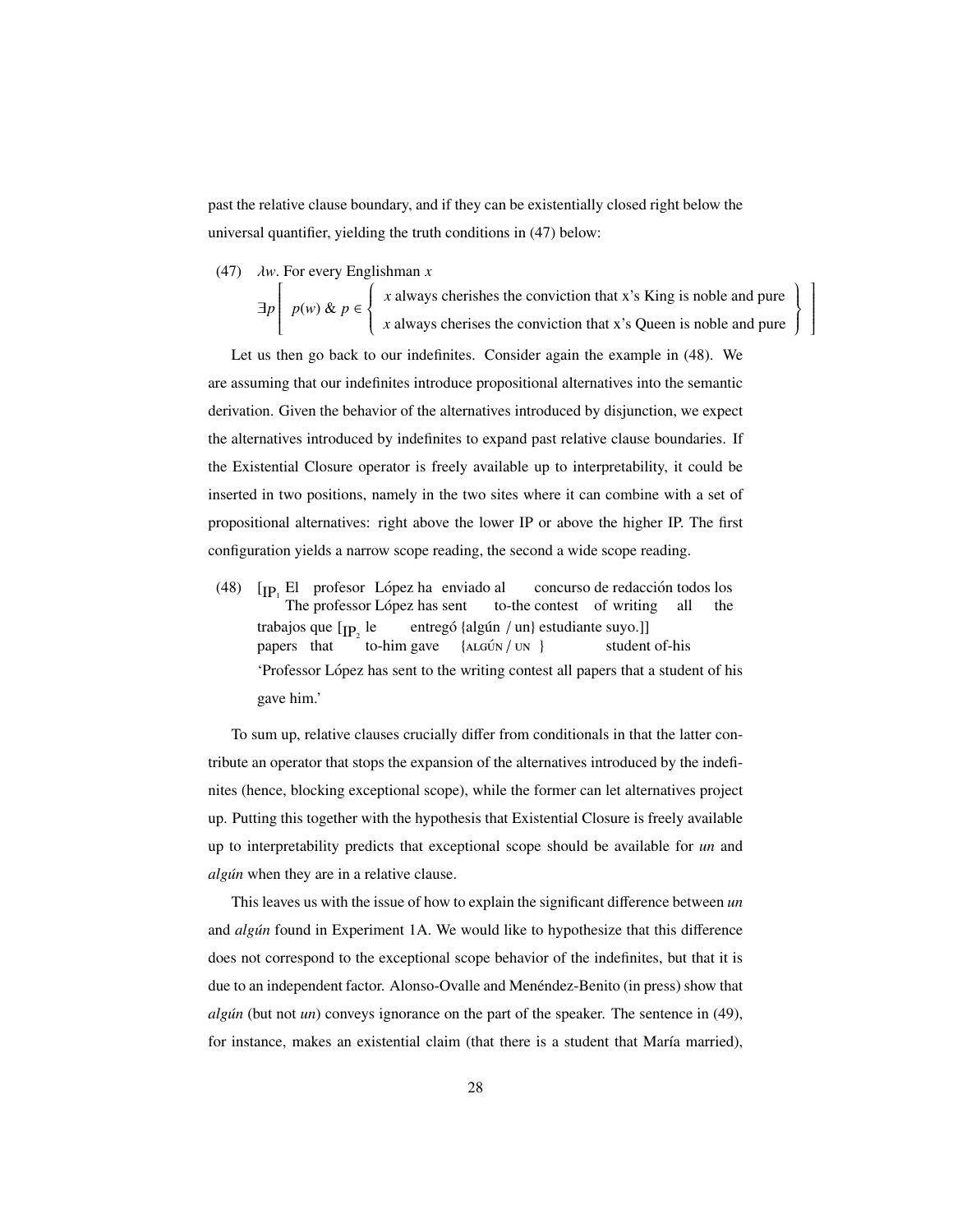and additionally conveys that the speaker doesn't know which student María married. Hence, adding the continuation *namely Pedro*, which explicitly identifies the witness, results in oddity, witness (50). In contrast, the 'plain' indefinite *un* allows for this type of continuation, as  $(51)$  shows.<sup>28</sup>

- (49) María se casó María se married with ALGÚN student con algún estudiante del of the department of Linguistics. departamento de lingüística. 'María married a Linguistics student.'
- (50)  $\sharp$  María se casó<br>María se mart María se married with algún student of the department of Linguistics: con algún estudiante del departamento de lingüística: en concreto con Pedro namely with Pedro. 'María married a Linguistics student, namely Pedro.'
- (51) María se casó María se married with un student of the department of Linguistics: con un estudiante del departamento de lingüística: en concreto con Pedro. namely with Pedro 'María married a Linguistics student, namely Pedro.'

All contexts in our experiment singled out a particular individual of the type described by the indefinite noun phrase in the target sentence. Consider for instance the context in (52), which corresponds to the target sentence in (48) above. The contexts singles out a particular student of López: his favorite.

(52) El profesor López ha enviado al concurso de redacción todos los trabajos que le entregó su alumno favorito, y no ha enviado ninguno de los trabajos que le entregaron sus otros alumnos.

'Professor López has sent to the writing context all the papers that his favorite student gave him, and he has not sent any of the other papers that the rest of his students gave him.'

It is possible that subjects disliked *alg´un* in our items because the description used in the contexts could suggest that the speaker is able to identify the individual that

 $^{28}$ Alonso-Ovalle and Menéndez-Benito (in press) analyze this ignorance component as a conversational implicature derived by the anti-singleton constraint imposed by algún.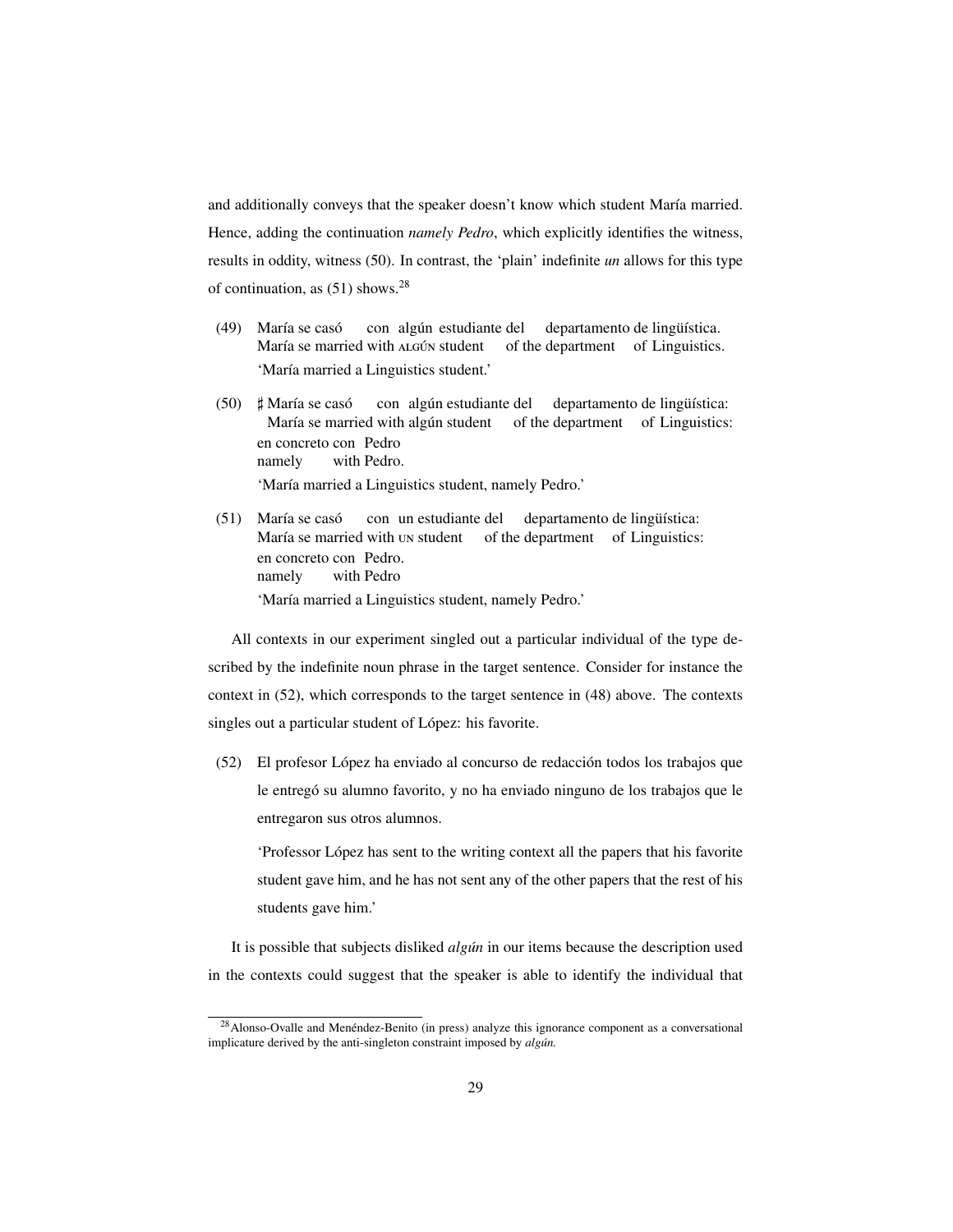satisfies the existential claim in the target sentence. The ignorance component of *algún*, which conveys that the speaker does not know which individual satisfies the existential claim, would then clash with this assumption.

Evidence for the claim that the difference between *un* and *algún* in relative clauses does not have to do with their exceptional scope behavior comes from an off-line study (experiment 2B) reported in Alonso-Ovalle and Menéndez-Benito (2008a). The study looked at the availability of intermediate scope readings for *un* and *algún* in relative clauses and outside an island. It tested twelve experimental items in four conditions. In conditions 1 and 2 the indefinites were inside a relative clause (i.e. an island), as in (53a), and in conditions 3 and 4 the indefinites were not in an island, as (53b) illustrates (the items contained *algún* in conditions 1 and 3, and *un* in conditions 2 and 4).<sup>29</sup>

(53) a. Todos los all the:PL professor:PL of language sent:3PL to-the contest of profesores de lengua enviaron al concurso de redacción todos los writing all the: PL paper: PL that to-them sent: 3s ALGÚN student trabajos que les entregó algún alumno suyo. of them

> 'All the language teachers sent to the writing contest all the papers that a student of theirs gave them.'

b. Todos los all the: Professor: PL of language sent: 3 PL all their publication: PL profesores de lengua enviaron todas sus publicaciones a algún alumno suyo. to ALGÚN student of them

'All the language teachers sent all their publications to a student of theirs.'

Table 5 summarizes the results of this subexperiment: we can see that intermediate readings are possible both inside and outside a relative clause. An ANOVA test yielded a marginally significant effect of *un* vs. *algún* by items ( $F = 3.6$ ,  $p = .08$ ), and a practically significant effect by subjects ( $F = 3.9$ ,  $p = .055$ ). There was no significant main effect of syntactic environment (relative clause vs. indirect object), and no significant

<sup>&</sup>lt;sup>29</sup>As in experiment 1, each sentence was preceded by a paragraph describing a situation forcing the intermediate scope reading of the sentence (the reading under which the indefinite is interpreted scoping under the subject quantifier but over the universal quantifier in object position.) As above, each context was followed by a question asking subjects whether the target sentence was an appropriate description of the scenario.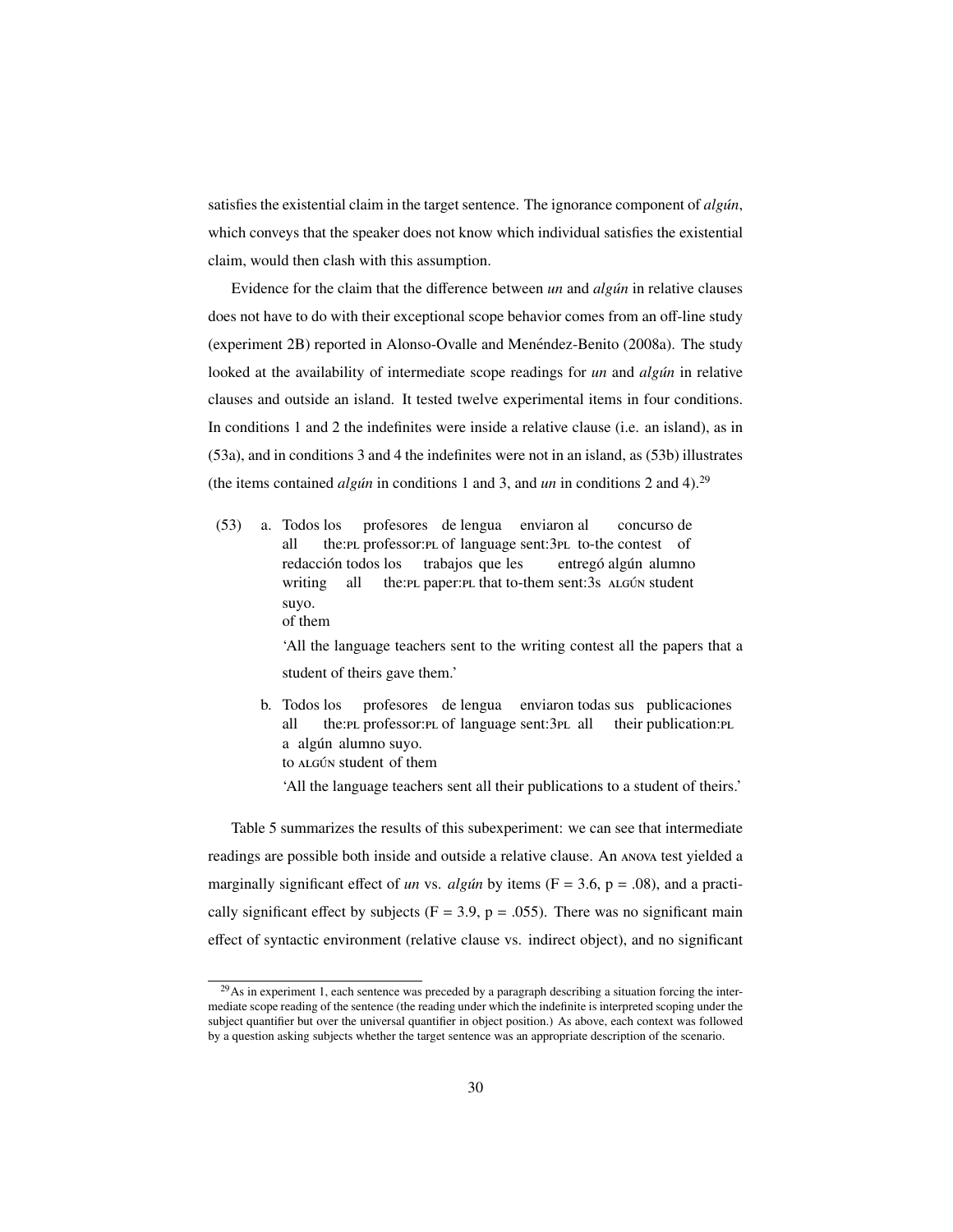interaction between type of indefinite and syntactic environment (islands vs. no island) either. This means that the contrast between *un* and *algún* is independent of whether they are inside an island or not.

|            | relative clauses |               | no island |            |
|------------|------------------|---------------|-----------|------------|
|            | algún            | un            | algún     | un         |
| Condition: | C1               | $\mathcal{C}$ | - C3 -    | $\sqrt{2}$ |
| $\%$ 'ves' | 36               | 48            | 36        | 45         |

Table 5: Experiment 2B in Alonso-Ovalle and Menéndez-Benito (2008a) (relative clauses vs. no islands): results.

An anonymous reviewer points out that the effect of the ignorance component can be tested further by changing the contexts used so that this component is made explicit. The reviewer proposes to modify, for instance, scenario (43) as in (54) below.

(54) Prof. Lopez sent to the writing context all the papers that one of his three ´ favorite students gave him, but it is not clear (to the speaker) which one of those three. Prof. López didn't send any paper that any of the other students gave him.

The scenario above makes it clear that the speaker cannot identify the student whose papers Professor López sent to the contest. Thus, the ignorance component of *algún* should not interfere here, and speakers should not have particular difficulty in accepting the target in this scenario. The reviewer's intuition is that it is indeed easier to judge the target sentence true in the scenario above than in the original scenario. We share this intuition and plan to test it experimentally in future research.

#### 4. Open issues and concluding remarks.

Before concluding, we would like to point out an open issue for our analysis. Kratzer and Shimoyama draw a distinction between selective and unselective indefinites. The alternatives generated by unselective indeterminate pronouns can be quantified over by any operator. A case in point is that of Japanese indeterminate pronouns, which can have existential, universal, interrogative, negative polarity or free choice readings depending on what operator they associate with. This is illustrated in the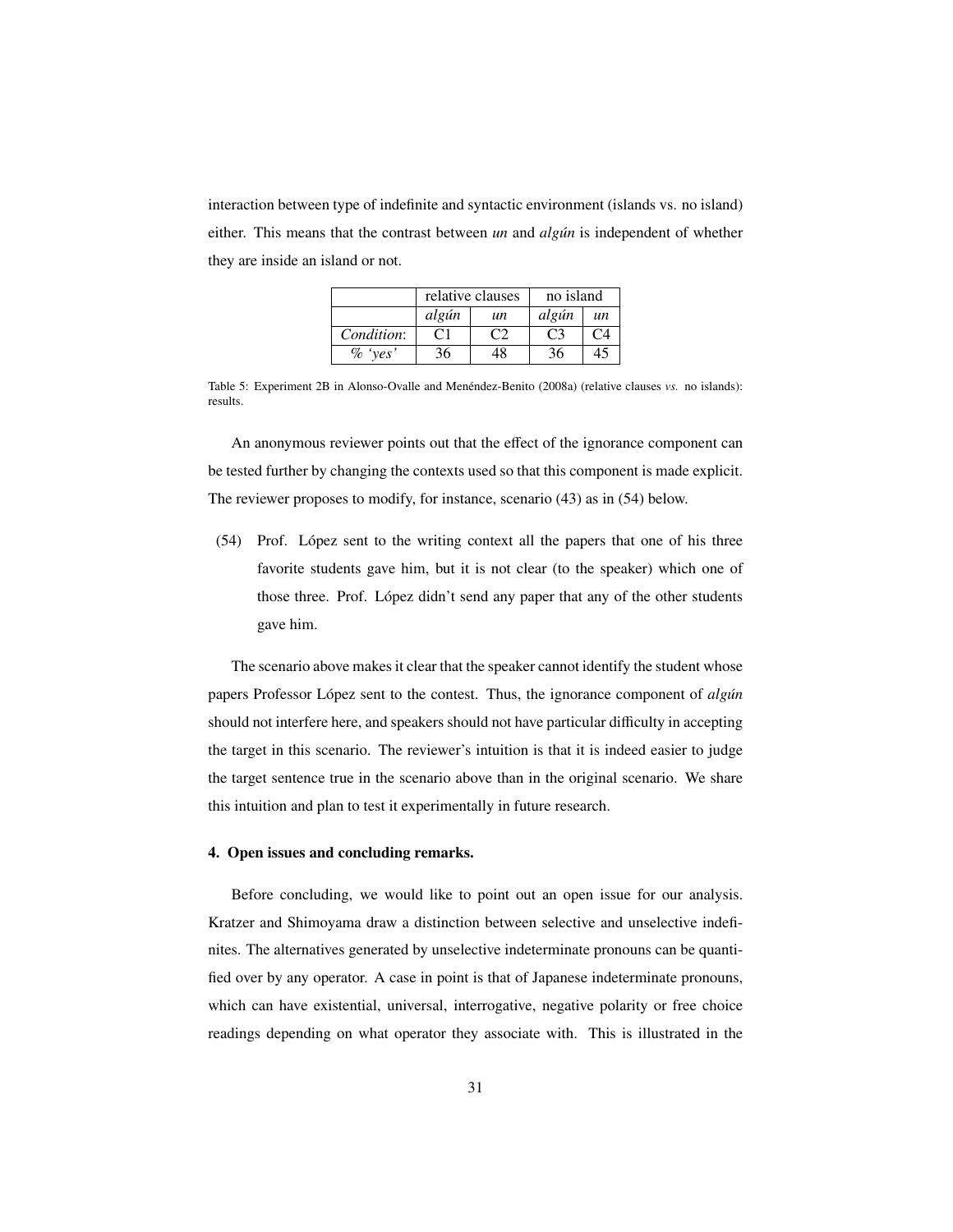examples below, from Shimoyama (2001). In (55), the indefinite gets a universal interpretation via association with the universal operator *-mo*. In (56), the indefinite receives an interrogative interpretation via association with the question operator *-ka*.

(55) [[Dono hon-o which book-ACC read child yonda] kodomo] mo yoku nemutta MO well slept 'For every book x, the child who read x slept well.'

(Shimoyama (2001, 2))

(56) Taro-wa [[dare-ga katta] mochi]-o tabemasita ka? Taro-TOP who-NOM bought rice cake-ACC ate Q? 'Who is the x such that Taro ate rice cakes that x bought?'

(Shimoyama (2001, 4))

In contrast, selective indefinites can only associate with a particular type of operator. For instance, German *irgendein* can only get existential readings while German *kein* can only get negative readings. In the Kratzer and Shimoyama setup, this amounts to saying that the alternatives generated by *irgendein* can only be operated on by the existential propositional operator [∃] whereas the alternatives generated by *kein* can only associate with a negation operator [Neg]. Both *un* and *algún* are selective. They do not double as interrogatives (they cannot associate with the question operator), and they cannot get negative readings (they are not negative concord items). However, according to our analysis, *un* and *algún* are not completely selective either: we have assumed that the alternatives they introduce can combine either with the Existential Closure operator in relative clauses which conditionals do not contribute.<sup>30</sup> As we dis-

- (i) a. Un estudiante {siempre, normalmente, nunca} tiene dinero. student {always, usually, never} has money 'All, most, no students have money.'
	- b. Algún estudiante {siempre, normalmente, nunca} tiene dinero. ALGÚN student {always, usually, never} has money 'Some student always, normally, never has money.'

<sup>&</sup>lt;sup>30</sup>With adverbs of quantification, *un* shows quantificational variability effects, but *algun* has constant existential force, as illustrated below:

This is still compatible with both items having existential force: in the analysis of adverbs of quantification entertained in von Fintel (1994) and von Fintel (1995), indefinites always have existential force in these contexts, even in cases like (ia) above.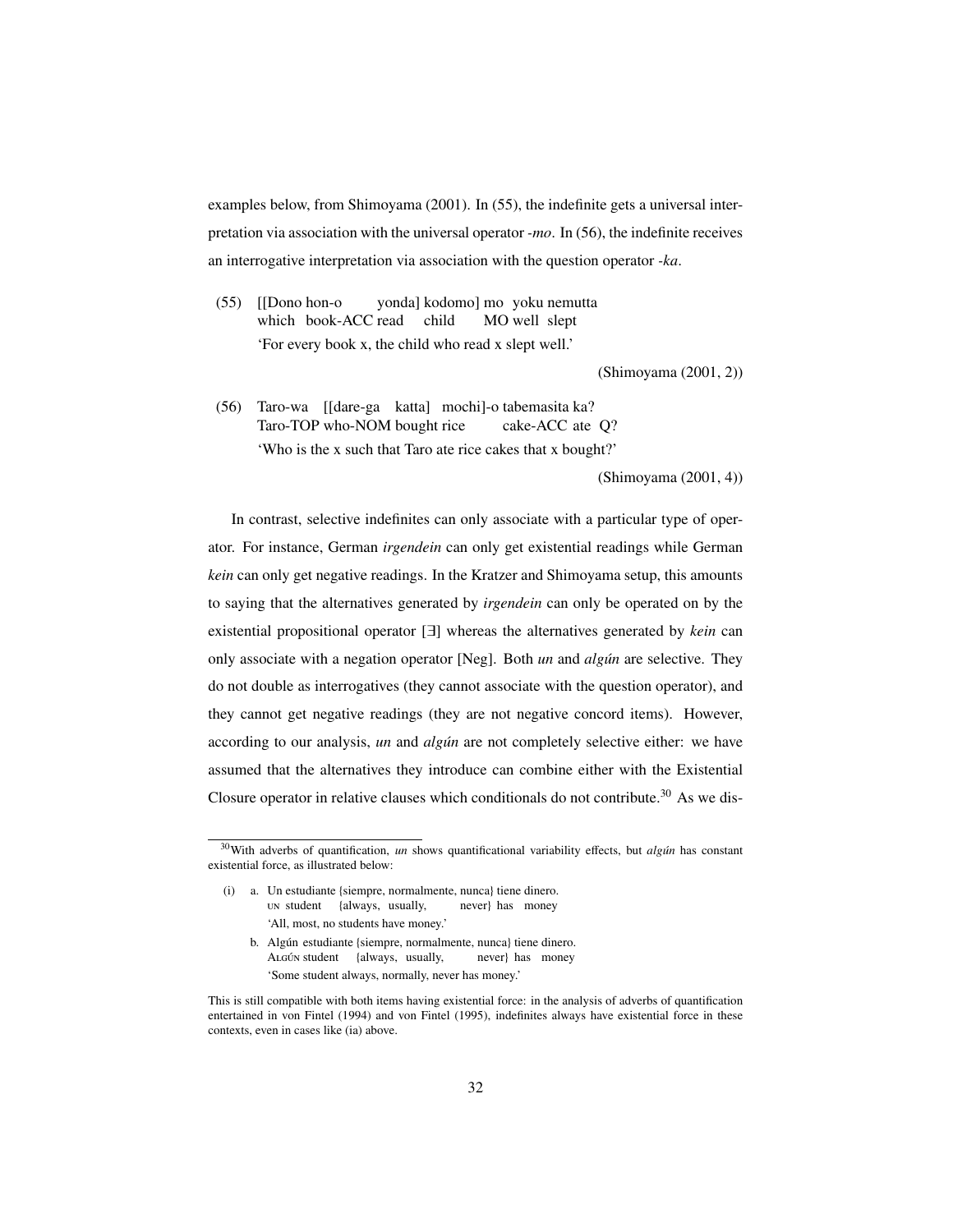cussed in section 2, Kratzer and Shimoyama (2002) analyze the selectivity of Hamblin indefinites as morphological agreement. Casting the partial selectivity of *un* and *algún* in terms of agreement does not seem straightforward. We will have to leave this issue open for future research.

Let us sum up. The main empirical contribution of this paper is the finding that indefinites may display different scope possibilities depending on the type of syntactic environment that they are in: in conditionals, exceptional scope readings are impossible for *algún*, and possible (but hard) for *un*; in relative clauses, intermediate scope readings are available for both indefinites. We have presented an analysis of this puzzling data that makes crucial use of the Hamblin Semantics put forward in Kratzer and Shimoyama (2002). In our analysis, the difference between relative clauses and conditionals is due to the way the alternatives introduced in these two environments are treated.

The results that we have presented raise the issue of whether there are other indefinites that might also be sensitive to different types of islands. We hope to be able to explore this possibility experimentally in future work. In the meantime, we hope that the generalizations that we have presented will help to define the full range of exceptional scope possibilities across languages, and that, therefore, they will contribute to the characterization of a semantic typology of natural language indefinites.

*Acknowledgments..* For their invaluable help with this project, we would like to thank Leopoldo Abad Alcala, Jan Anderssen, Ana Arregui, Sandra Barriales, Patrick Brand, ´ Rajesh Bhatt, Manuel Carreiras, Francisco Conde, Kai von Fintel, Lyn Frazier, Danny Fox, Valentine Hacquard, Susana Huidobro, Jonah Katz, Angelika Kratzer, Helen Majewski, Norberto Moreno, Manolo Perea, Florian Schwarz, Anne-Michelle Tessier, and audiences at the workshop on "Funny Indefinites" held in ZAS, Berlin, on July 6-7 2007, and at WCCFL 2008. We would also like to thank two anonymous reviewers for their insights. Of course, all errors are our own. Our names are listed in alphabetical order. This project is funded by a Joseph P. Healey Grant from the University of Massachusetts Boston.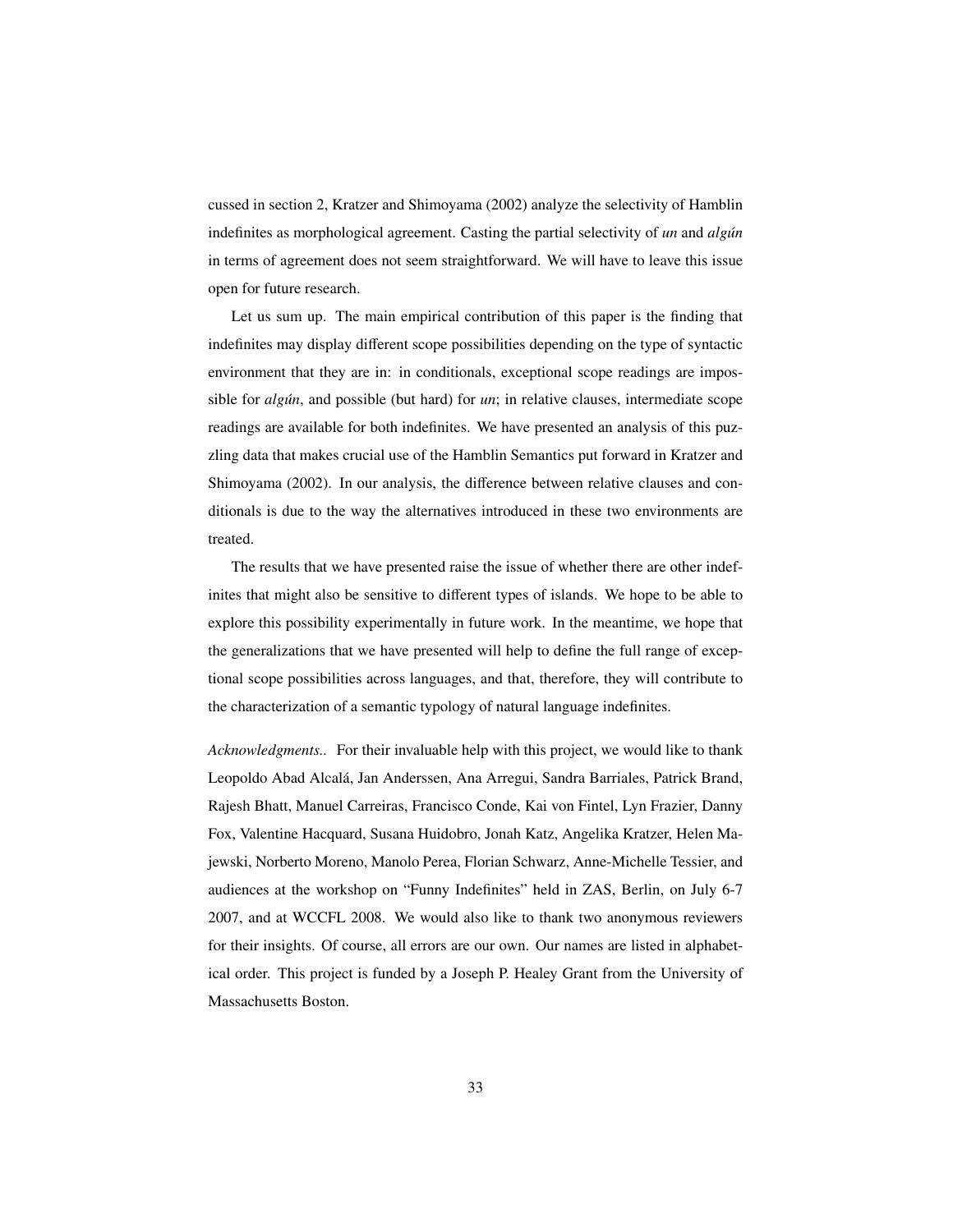#### References

- Abusch, D., 1994. The scope of indefinites. Natural Language Semantics, 83–135.
- Aloni, M., 2003. Free choice in modal contexts. In: Weisgerber, M. (Ed.), Proceedings of the Conference "SuB7 – Sinn und Bedeutung". Arbeitspapier Nr. 114. Universitat¨ Konstanz, Konstanz, pp. 28-37.
- Alonso-Ovalle, L., 2005. Distributing the disjuncts over the modal space. In: Bateman, L., Ussery, C. (Eds.), Proceedings of the North East Linguistics Society 35. GLSA, Amherst, MA, pp. 1–12.
- Alonso-Ovalle, L., 2006. Disjunction in alternative semantics. Ph.D. thesis, University of Massachusetts, Amherst, MA.
- Alonso-Ovalle, L., 2009. Counterfactuals, correlatives and disjunction. Linguistics and Philosophy 32 (2), 207–244.
- Alonso-Ovalle, L., Menéndez-Benito, P., 2008a. Another look at indefinites in islands, ms. University of Massachusetts Amherst and Boston. URL http://semanticsarchive.net/Archive/TRmNGQ5Z/
- Alonso-Ovalle, L., Menéndez-Benito, P., 2008b. Minimal domain widening. In: Abner, N., Bishop, J. (Eds.), Proceedings of the 27th West Coast Conference on Formal Linguistics. Cascadilla Proceedings Project, Somerville, MA, pp. 36 – 44.
- Alonso-Ovalle, L., Menendez-Benito, P., in press. Modal indefinites. Natural Language ´ Semantics.
- Beghelli, F., 1993. A minimalist approach to quantifier scope. In: Proceedings of NELS 23. GLSA, Amherst, MA, pp. 65–80.
- Bhatt, R., Pancheva, R., 2006. Conditionals. In: The Blackwell Companion to Syntax. Vol. I. Blackwell, pp. 638–687.
- Chierchia, G., 2006. Broaden your views. implicatures of domain widening and the 'logicality' of language. Linguistic Inquiry 37 (4), 535–590.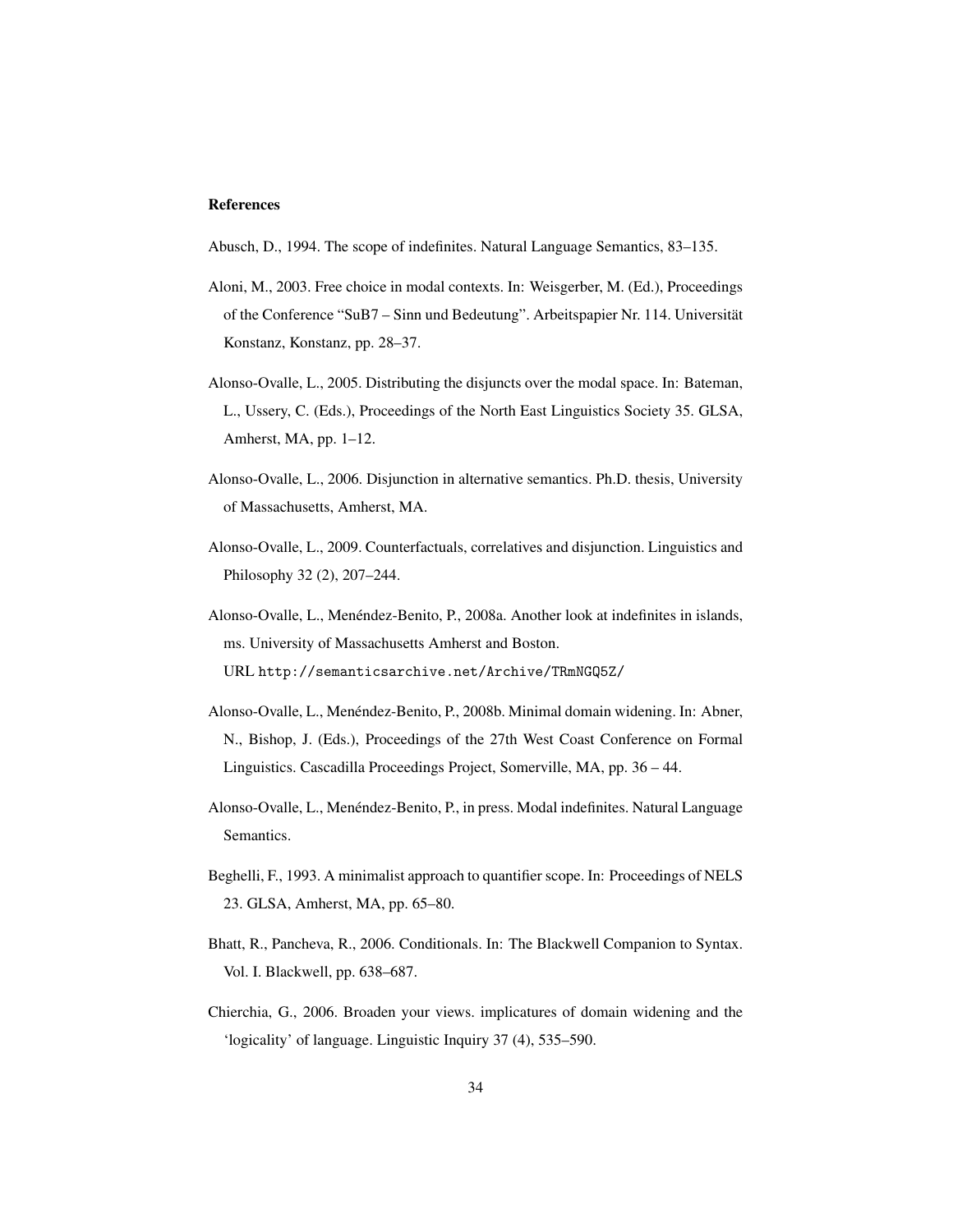- Cooper, R., 1983. Quantification and Syntactic Theory. Reidel, Dordrecht.
- Cresti, D., 1995. Indefinite topics. Ph.D. thesis, MIT, Cambridge, MA.
- Dayal, V., 1995. Quantification in correlatives. In: *et al.*, E. B. (Ed.), Quantification in Natural Languages. Kluwer, Dordrecht, pp. 179–205.
- Dayal, V., 1996. Locality in Wh-Quantification. Questions and Relative Clauses in Hindi. Kluwer, Dordrecht.
- Dowty, D., Jacobson, P., 1989. Agreement as a semantic phenomenon. In: Powers, J., de Jong, F. (Eds.), ESCOL 88. Cornell Linguistics Club publications, Ithaca, pp. 95–101.
- Eguren, L., Sánchez, C., 2007. Imprecisión extensional e imprecisión intensional: la gramática de Cierto. Verba 34, 99-124.
- Farkas, D., 1981. Quantifier scope and syntactic islands. In: Roberta Hendrick, C. M., Miller, M. F. (Eds.), Chicago Linguistics Society. Vol. 17. pp. 59–66.
- Farkas, D., 2000. Extreme non-specificity in Romanian. In: et al., C. B. (Ed.), Romance Languages and Linguistic Theory. John Benjamins, pp. 127–151.
- Farkas, D. F., 2002. Varieties of indefinites. In: Jackson, B. (Ed.), Proceedings of SALT XII. CLC Publications, Cornell University, Ithaca, NY, pp. 59–83.
- Fodor, J., Sag, I., 1982. Referential and quantificational indefinites. Linguistics and Philosophy 5, 355–398.
- Frazier, L., Bader, M., 2007. Reconstruction, scope, and the interpretation of indefinites, ms. University of Massachusetts Amherst and University of Konstanz.
- Hamblin, C. L., 1973. Questions in Montague English. Foundations of Language 10, 41–53.
- Heim, I., 1982. The semantics of definite and indefinite Noun Phrases. Ph.D. thesis, University of Massachusetts, Amherst.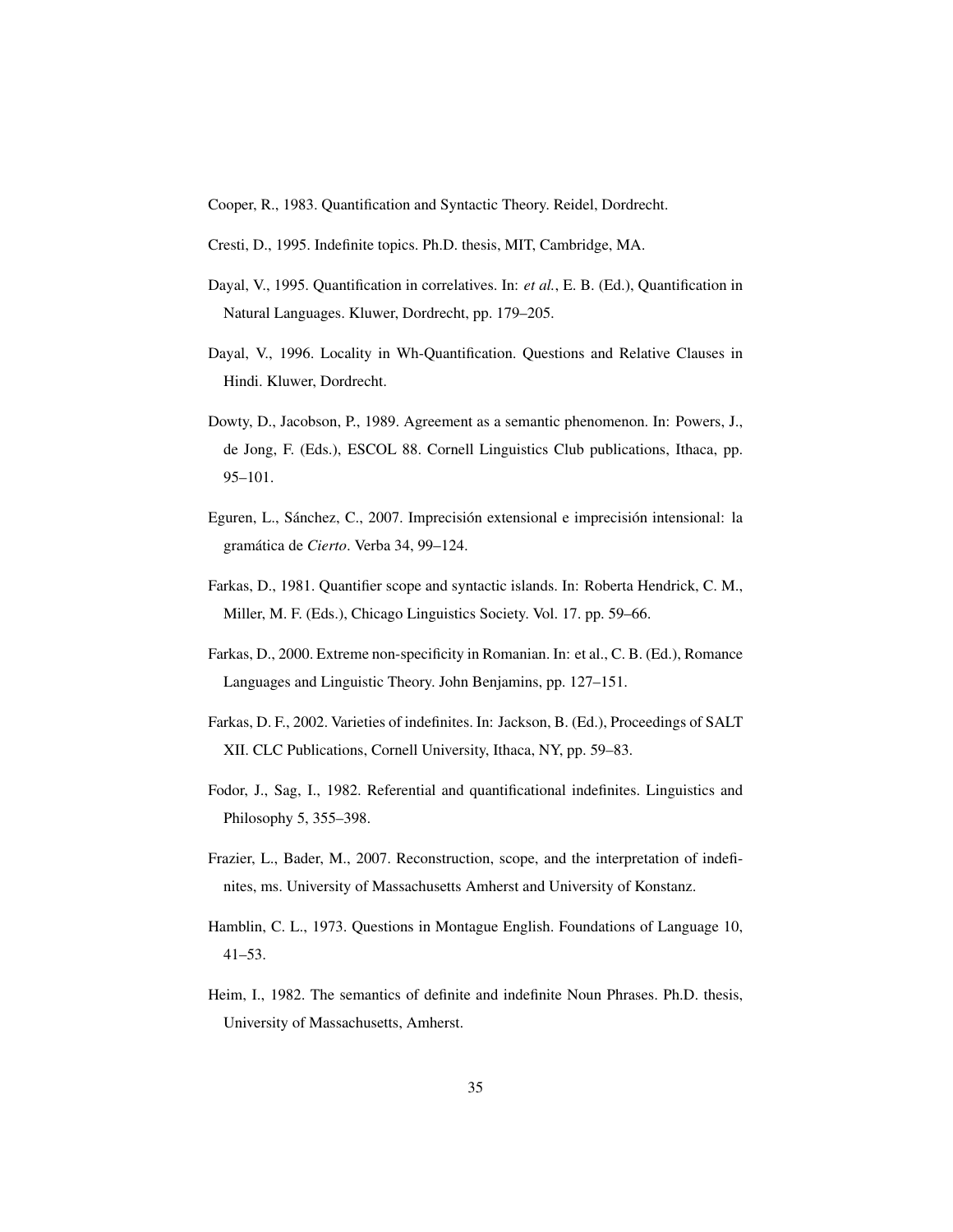- Heim, I., 1991. Artikel und definitheit. In: von Stechow, A., Wunderlich, D. (Eds.), Semantik: Ein internationales Handbuch der zeigenossischen Forschung. Walter de Gruyter, Berlin, pp. 487–535.
- Heim, I., Kratzer, A., 1998. Semantics in Generative Grammar. Blackwell, Malden, MA.
- Hintikka, J., 1986. The semantics of *A Certain*. Linguistic Inquiry 17, 331–336.
- Ionin, T., 2008. An experimental investigation of the semantics and pragmatics of specificity. In: Abner, N., Bishop, J. (Eds.), Proceedings of the 27th West Coast Conference on Formal Linguistics. Cascadilla Proceedings Project, Somerville, MA, pp. 229–237.
- Ionin, T., forthcoming. The scope of indefinites: an experimental investigation. Natural Language Semantics.
- Izvorski, R., 1996. The syntax and semantics of correlative proforms. In: Kusumoto, K. (Ed.), Proceedings of NELS 26. GLSA, Amherst, Massachusetts, pp. 189–203.
- Kadmon, N., Landman, F., 1993. Any. Linguistics and Philosophy (16), 353–422.
- Kim, J.-Y., 2004. Scope: The view from indefinites. Ph.D. thesis, University of Massachusetts, Amherst, MA.
- King, J., 1988. Are indefinite descriptions ambiguous? Philosophical Studies 53 (3), 417–440.

URL doi: 10.1007/BF00353515

- Kratzer, A., 1998. Scope or pseudoscope? are there wide scope indefinites? In: Rothstein, S. (Ed.), Events and Grammar. Kluwer, pp. 163–196.
- Kratzer, A., 2003. Indefinites and functional heads: From Japanese to Salish, talk given at SALT 13, University of Washington (Seattle).
- Kratzer, A., 2005. Indefinites and the operators they depend on: From japanese to salish. In: Carlson, G. N., Pelletier, F. (Eds.), Reference and Quantification: The Partee Effect. Stanford: CSLI, pp. 113– 142.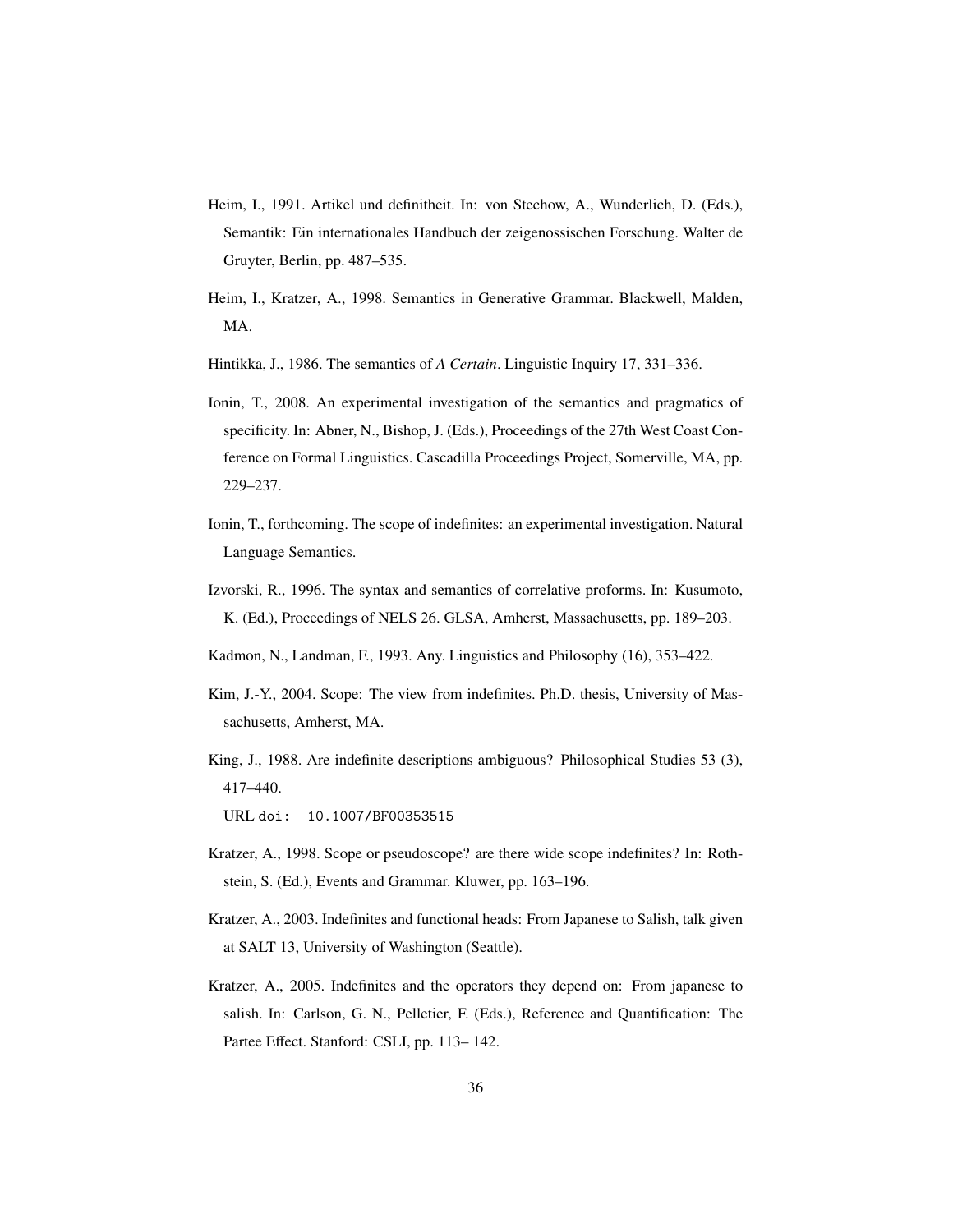- Kratzer, A., Shimoyama, J., 2002. Indeterminate pronouns: The view from japanese. In: Otsu, Y. (Ed.), Proceedings of the 3rd Tokyo Conference on Psycholinguistics. pp. 1–25.
- Lewis, D., 1973. Counterfactuals. Blackwell, Oxford.
- Lewis, D., 1977. Possible-world semantics for counterfactual logics: A rejoinder. Journal of Philosophical Logic 6, 359–363.
- Lin, J.-W., 2004. Choice functions and scope of existential polarity wh-phrases in Mandarin Chinese. Linguistics and Philosophy 27 (4), 451–491.
- Liu, F. H., 1997. Scope and Specificity. John Benjamins, Amsterdam.
- Martí, L., 2007. Restoring indefinites to normalcy: An experimental study on the scope of Spanish *Algunos*. Journal of Semantics 24 (1), 1–25. URL doi:10.1093/jos/ffl010
- Matthewson, L., 1999. On the interpretation of wide-scope indefinites. Natural Language Semantics 7 (1), 79–134.
- Nute, D., 1975. Counterfactuals and the similarity of worlds. Journal of Philosophy 72, 773–778.
- Nute, D., 1984. Conditional logic. In: Gabbay, D., Guenthner, F. (Eds.), Handbook of Philosophical Logic. Vol. II. Reidel, Dordrecht, pp. 387–439.
- Percus, O., 2006. Antipresuppositions. In: Theoretical and Empirical Studies of Reference and Anaphora: Toward the Extablishment of Generative Grammar as an Empirical Science. pp. 52–73, report of the Grant-in-Aid for Scientific Research (B), Project No. 15320052, Japan Society for the Promotion of Science.
- Potts, C., 2003. The logic of conventional implicatures. Ph.D. thesis, University of California, Santa Cruz.
- Reinhart, T., 1995. Interface strategies, oTS, University of Utrecht.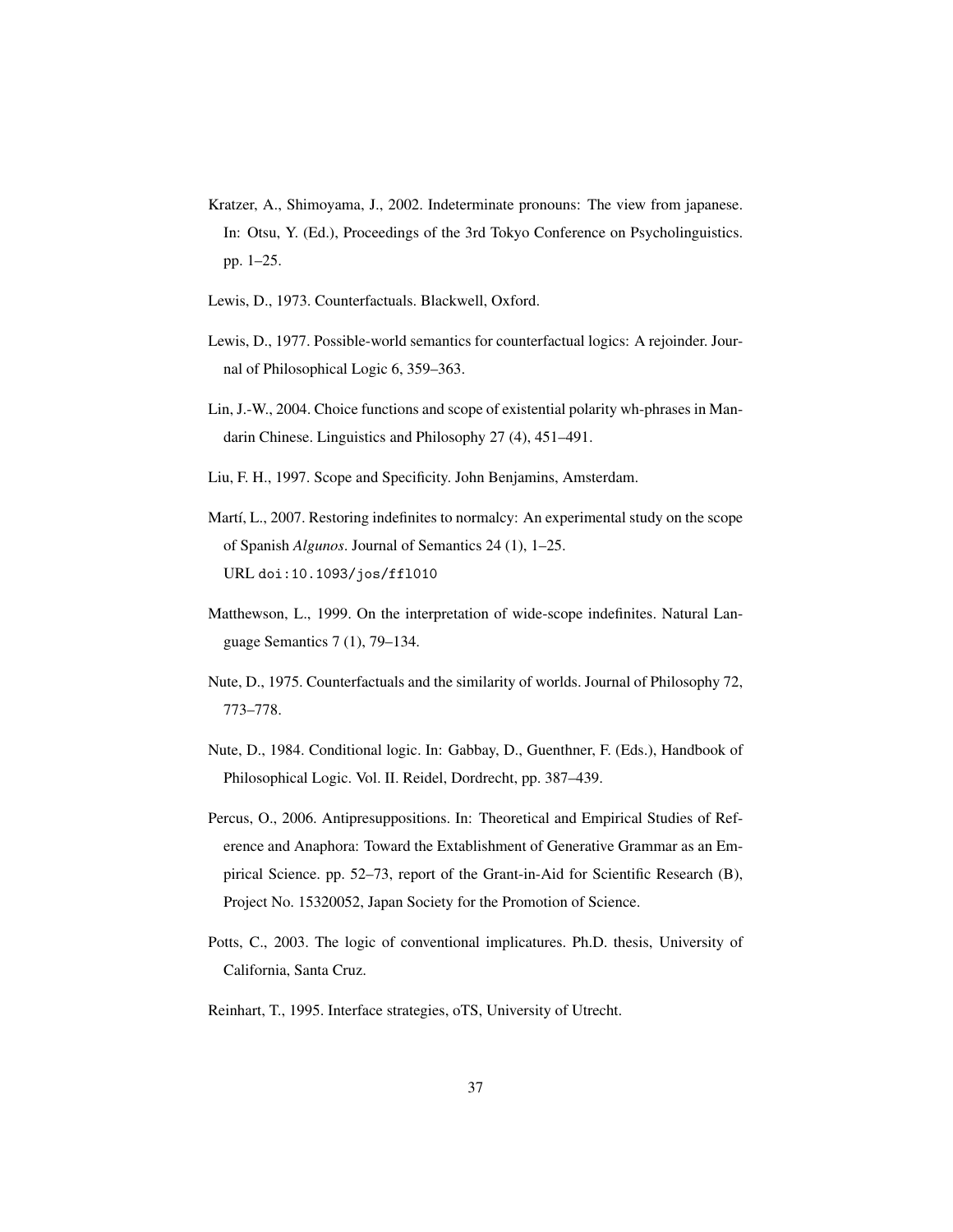- Reinhart, T., 1997. Quantifier scope: How labor is divided between QR and choice functions. Linguistics and Philosophy 21 (1), 95–115.
- Rooth, M., Partee, B., 1982. Conjunction, type ambiguity, and wide scope "or". In: Flickinger, D., Macken, M., Wiegand, N. (Eds.), Proceedings of the First West Coast Conference on Formal Linguistics. Stanford Linguistics Association, pp. 353–362.
- Ruys, E. G., 1992. The scope of indefinites. Ph.D. thesis, Utrecht.
- Sauerland, U., 2003. Implicated presuppositions, handout, Conference on Polarity, Scalar Phenomena, and Implicatures, University of Milan-Bicocca.
- Schlenker, P., 2004. Conditionals as definite descriptions (a referential analysis). Research on Language and Computation 2 (3), 417–462.
- Schwarz, F., Alonso-Ovalle, L., Menéndez-Benito, P., forthcoming. Two types of definite determiners and maximize presupposition. In: Proceedings of NELS 39. GLSA, Amherst, MA.
- Schwarzschild, R., 2002. Singleton indefinites. Journal of Semantics 19 (3), 289–314. URL doi:10.1093/jos/19.3.289
- Shimoyama, J., 2001. Wh-constructions in japanese. Ph.D. thesis, University of Massachusetts, Amherst, MA.
- Simons, M., 2005. Dividing things up: The semantics of *Or* and the modal*Or* interaction. Natural Language Semantics 13, 271–316.
- Srivastav, V., 1991a. The syntax and semantics of correlatives. Natural Language and Linguistic Theory 9, 637–686.
- Srivastav, V., 1991b. *Wh*-dependencies in hindi and the theory of grammar. Ph.D. thesis, Cornell University, Ithaca, NY.
- Szabolcsi, A., 1995. On modes of operation. In: Dekker, P., Stokhof, M. (Eds.), Proceedings of the 10th Amsterdam Colloquium.